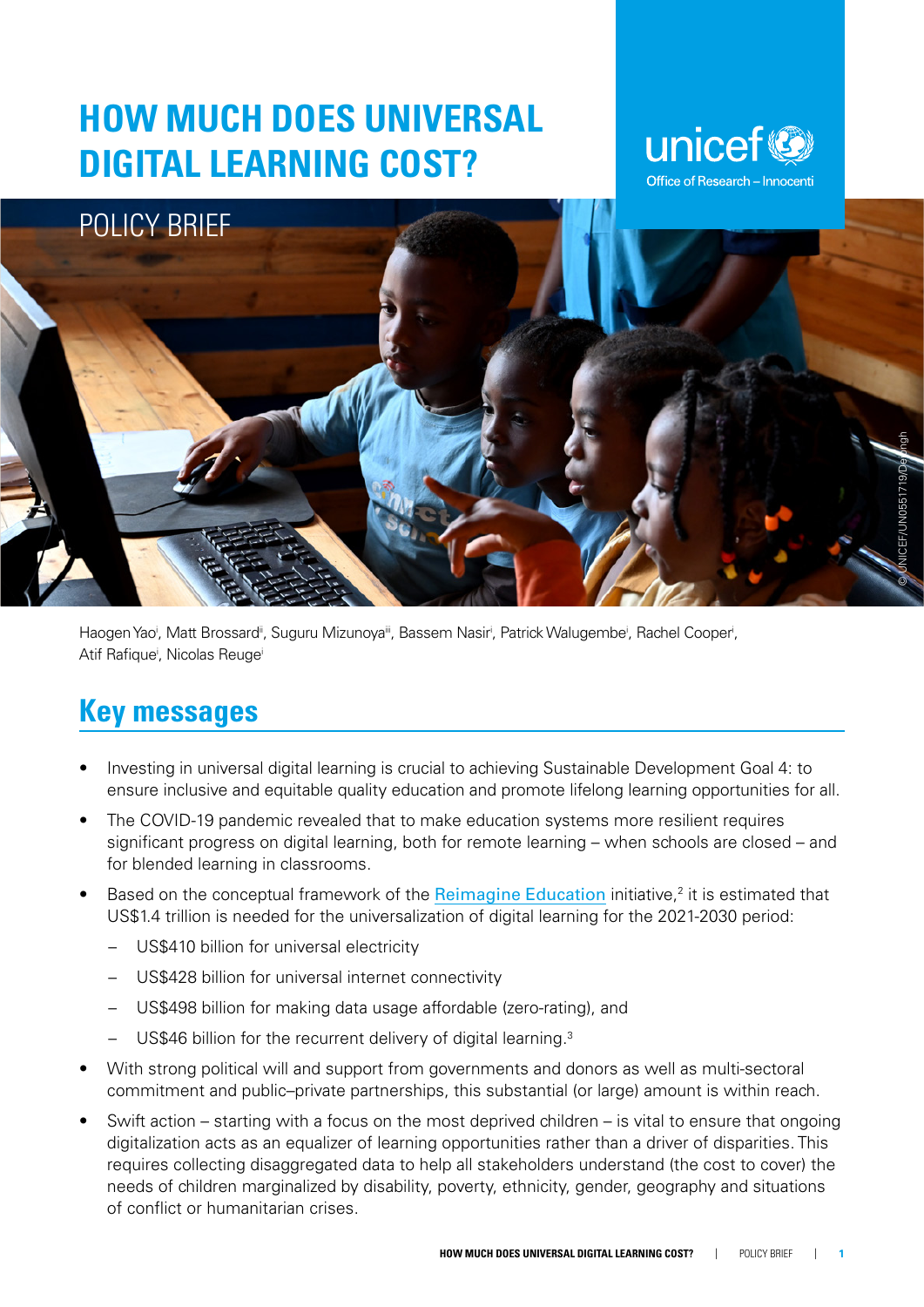## **Introduction: why digital learning, why universal and why costing**

The universalization of digital learning, as a tool for blended learning in classrooms as well as for remote learning when classes are closed, is an important investment toward establishing more resilient and sustainable education systems (UNICEF, 2021). Throughout this paper, digital learning is broadly defined as learning conducted via a digital device.<sup>4</sup> The digital learning costed in the paper focuses on children and young people, who comprise the target group for the [Reimagine Education](https://www.unicef.org/reimagine/education) initiative co-led by UNICEF, Generation Unlimited and Giga to radically scale up digital learning solutions that will work for the most marginalized children and young people (UNICEF, 2020b).

With the onset of the COVID-19 pandemic, digital learning, alongside other remote learning solutions such as TV and radio programmes and paper-based take-home learning packages, became essential for many governments, schools and families. The digital learning strategies developed during this time have been a step toward building preparedness and resilience for future crises requiring school closures. According to the second round of the joint UNESCO/ UNICEF/World Bank Survey on National Education Responses to COVID-19 (UNESCO, UNICEF and World Bank, 2020), two thirds of governments have created their own platforms to display educational content for teachers and students in primary and secondary education, supplemented by commercial and open-source platforms.

Extra efforts are needed to ensure that digital learning is universalized and to minimize risks of increasing existing learning disparities (Brossard et al., 2021). Universalization does not mean that everyone must conduct digital learning, but rather that everyone should have access when needed, such as during a national lockdown. Several important gaps must be filled before universalization can be achieved. For example, digital learning is impossible without electricity, and in some countries like Chad, the Democratic Republic of Congo, Malawi and Niger, the proportion of the

population with access to electricity is below 20 per cent.<sup>5</sup> Digital learning also requires connectivity. When schools were closed globally during the COVID-19 pandemic, more than 75 per cent of children were not reached by available digital learning opportunities, three quarters of whom come from the poorest 40 per cent of households (UNICEF, 2020a). The coverage and effectiveness of digital learning solutions also vary significantly across countries, to the detriment of the low- and lower-middle-income countries and to the poorest households within all countries (GEMR, 2020).

Estimating the cost to universalize digital learning is one hurdle, with financing an even more significant challenge that is exacerbated by the limited fiscal space brought about by the economic downturn and increases in spending on health and social protection. The latest estimate shows that the gap in annual funding needed to reach the Sustainable Development Goal in education (SDG4) in low- and lower-middle-income countries has increased from US\$148 billion pre-COVID to nearly US\$200 billion post-COVID, i.e., a total funding gap of nearly US\$2 trillion for the next 10 years (UNESCO, 2020b).

In light of the above concerns, this paper estimates the cost of the universalization of digital learning by 2030, in alignment with the [conceptual framework](https://www.unicef.org/media/87286/file/Reimagine Education Brochure-2020.pdf) of the Reimagine Education initiative.<sup>6</sup> This paper opens with a discussion of cost items for universal digital learning, which are broadly classified into the cost of (a) enabling digital learning and (b) delivering digital learning. The paper then provides a rationale for the cost assumptions used and gives related cost estimations on each.7 It also discusses financing achievability by comparing the estimated costs with current spending in education and other relevant sectors.

### **What is costed?**

Digital learners need to be able to access and use digital content through appropriate devices. Imagining the provision of digital learning as an iceberg (*see Figure 1*), devices, digital solutions and engagement will be the three items above the surface of the sea, since they are more visible to educators and learners.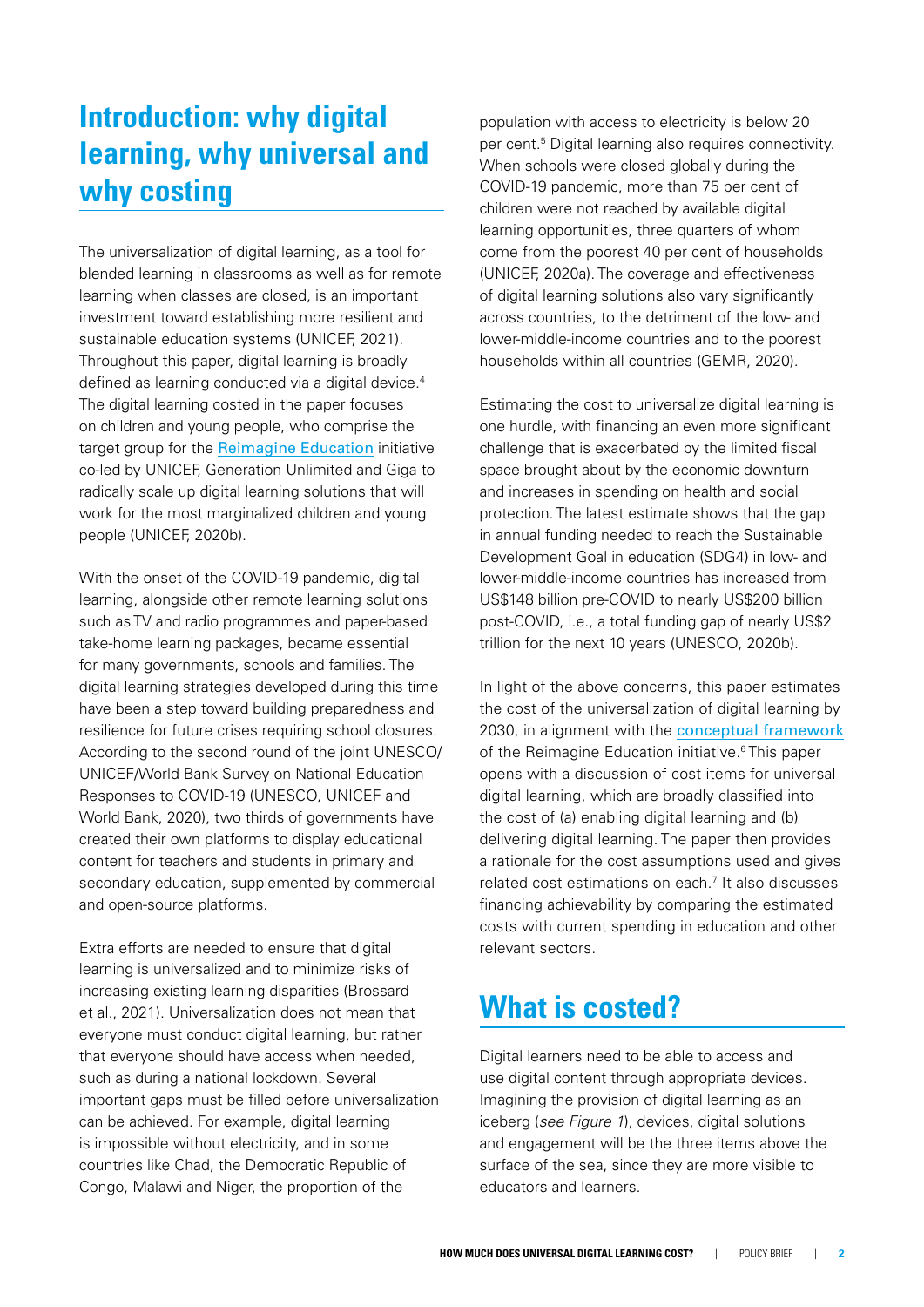

**Figure 1.** Items to be costed for the universalization of digital learning

Aligning to the Reimagine Education framework, these can be further categorized as:

- Purchase and maintenance of devices for children and young people;
- Purchase and maintenance of devices for teachers and facilitators;
- Pedagogical content that includes identifying, curating and scaling up digital solutions;
- Upskilling teachers and facilitators in digital learning and pedagogies;
- Building policy and institutional capacity;
- Supporting data, analytics and research on the design and implementation of digital learning solutions; and
- Engaging the public, especially young people, for advocacy, scaling up, accountability, etc.

Internet connectivity and affordable learning-related data usage comprise the part of the iceberg beneath the sea. These enabling factors, or the wider ecosystem, will require substantial cross-sectoral investment, but in return can benefit multiple sectors in addition to education. Though less perceptible to educators and learners, they are critical components of successful digital learning and complete the five pillars of the Reimagine Education initiative. Digging deeper, access to electricity can be thought of as the sea itself, because without access to

electricity digital learning cannot even be an option. The same way an iceberg cannot exist without water, digital learning cannot take place without a power supply, which is still not accessible for millions of the most vulnerable people, including half of the population in sub-Saharan Africa. A prerequisite for universal digital learning is universal access to electricity. The following sections elaborate on the estimated cost of enabling and delivering digital learning.

## **Costing 'enabling' of digital learning: electricity, connectivity, and affordable data**

According to the International Energy Agency (IEA, 2019) and Sustainable Energy for All (SEforALL, 2020), an investment of US\$410 billion (US\$41 billion per year) will be required to achieve universal **electricity** access by 2030.<sup>8</sup> Half of the investment, US\$205 billion, is needed in sub-Saharan Africa, while South Asia needs US\$153 billion (SEforALL, 2020).9 Without sufficient investment, based on current trends, access to electricity is projected to gradually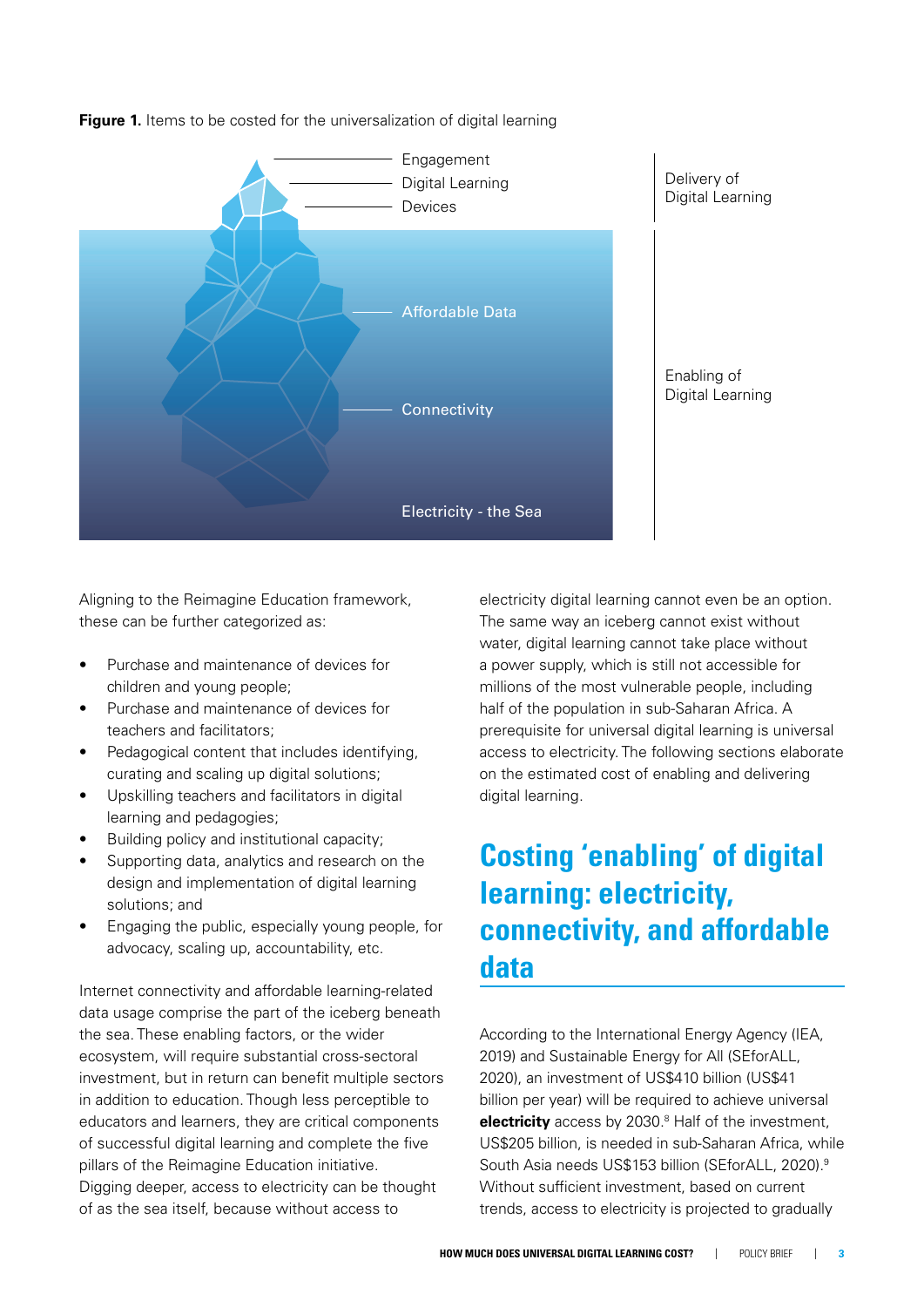grow from 90 per cent in 2018 to about 94 per cent in 2030, which means that close to 620 million people, mostly living in low-income, remote, or conflictaffected countries would still have no access (IEA et al., 2020). For countries that currently have extremely low electricity access rates, digital learning will hardly be on the agenda without further electrification. Note that the recurrent cost of electricity usage for digital learning purposes will be minimal compared to the cost of infrastructure and is assumed to be part of the device cost in the next section.

Next, according to the International Telecommunication Union (ITU) (2020), US\$428 billion is required to achieve universal access to broadband internet **connectivity** by 2030.<sup>10</sup> A large share of spending, US\$125 billion, is needed for South Asia, followed by US\$82 billion for East Asia and Pacific, and US\$54 billion for Eastern and Southern Africa. This means a marginal cost of US\$114 per person to connect everyone everywhere. The total amount includes US\$288 billion investment by the private sector and US\$94 billion by the public sector on infrastructure, which covers the capital expenditure on mobile infrastructure, metro and backbone fibre, network operation and maintenance, and remote area coverage. In addition, public spending of US\$46 billion is needed for relevant policy and regulation as well as necessary information and communication technology (ICT) skill building and content development (A4AI, 2020a).

Finally, based on the affordability index $11$  compiled by the Alliance for Affordable Internet (A4AI) (2020a) following the UN Broadband Commission's '1 for 2' affordability threshold (which refers to having a cost for 1GB data not higher than 2 per cent of average monthly income), a subsidy or fee decline equivalent to US\$498 billion is needed to ensure **affordable data usage** in learning activities for the coming decade.<sup>12</sup>

In sum, it is estimated that US\$1.34 trillion is needed in the form of investments and subsidies to enable the universalization of digital learning by 2030. This cost could be lower if there is a breakthrough in the productivity of related hardware and equipment. It includes a US\$410 billion investment in electricity access, US\$428 billion in spending on connectivity, and zero-rating of data

usage worth US\$498 billion. In the next section, the cost estimates more directly associated with the recurrent operationalization of digital learning are made, under the assumption that the investment in these enabling factors will be realized.

## **Costing 'delivery' of digital learning: devices, digital solutions, and engagement**

The investments needed for the delivery of digital learning – devices, digital solutions and engagement – are significant but much smaller compared to the capital-intensive investment in electricity and connectivity. See more details about the calculation and disaggregated results in Annexes B and C.

#### **Devices**

The global cost of devices (purchase and maintenance) is estimated at US\$38 billion for the 2021–2030 period, of which about US\$36 billion would be spent on **devices for children and young people** and US\$2 billion on **devices for teachers and facilitators**. 13 A digital learning device can be a phone, tablet, laptop, desktop computer or other digital equipment such as a digital whiteboard for use in the classroom. The estimate of total cost depends on device cost and the number of people in need.

#### **Digital solutions**

For each country, the cost of digital solutions mainly encompasses the costs of learning/educational content, upskilling teachers/facilitators, building policy and institutional capacity, and supporting data, analytics and research on the design and implementation of digital learning solutions. They add up to US\$7.1 billion for the 2021-2030 period and are distributed as follows: US\$2.4 billion for **content,** US\$3.1 billion for **upskilling** teachers and facilitators in digital learning and pedagogies, US\$200 million for **building policy and institutional capacity**, and US\$1.4 billion **supporting data, analytics and research**. More details are provided in Annex B.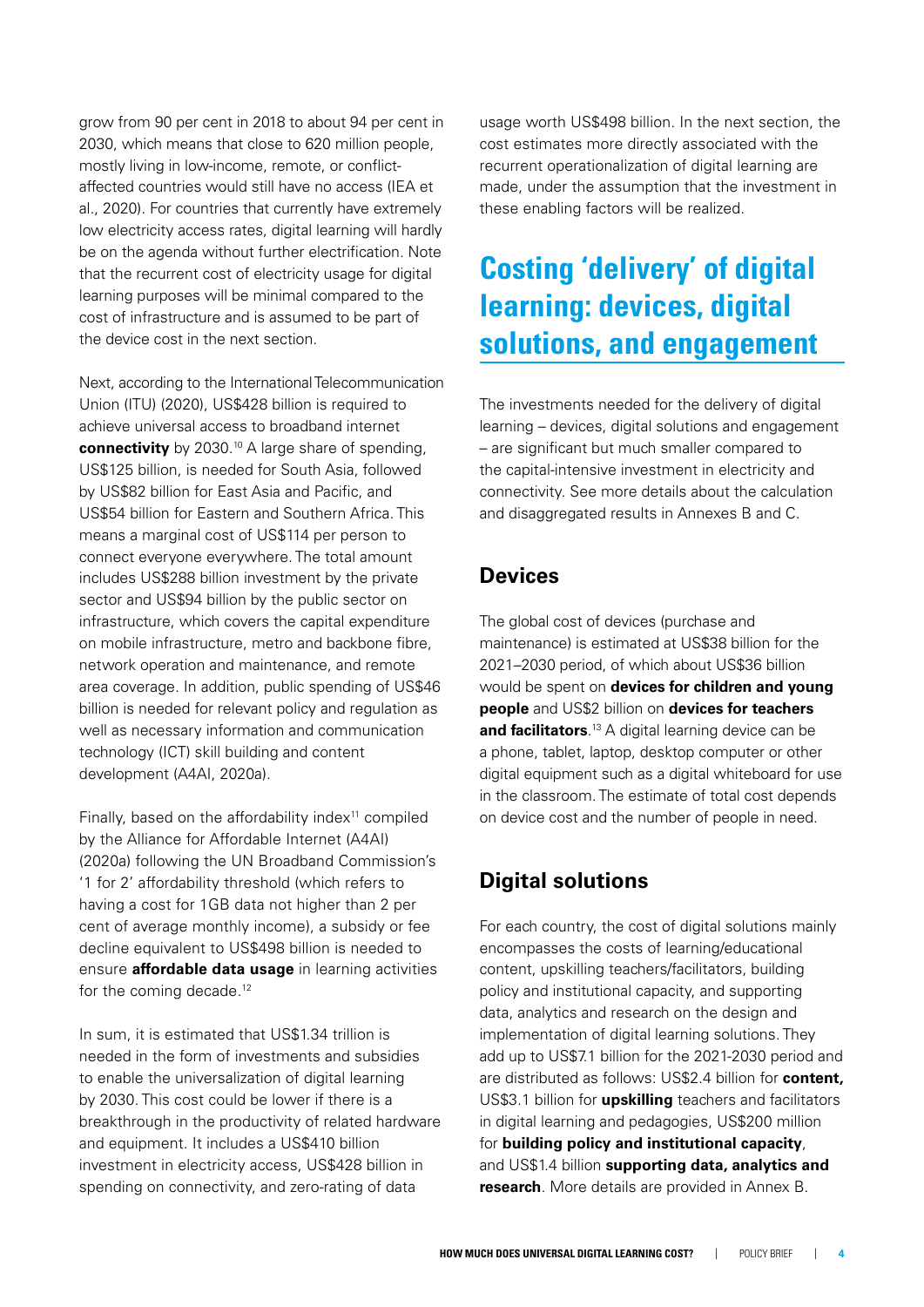#### **Engagement**

In digital learning, young people hold the dual roles of beneficiaries and agents of change thanks to their readiness for the digital age — youth are 50 per cent more likely to be online compared to the whole population (ITU, 2017). Some young people may be junior teachers in the school system and/or parents/caregivers of young children. Young people can be instrumental in bringing digital learning to scale, making it relevant for users, and ensuring that it reaches the most marginalized. They also have a natural inclination to volunteer for their communities, and appropriate investment can amplify their reach and the effectiveness of their engagement. The Reimagine Education initiative has categorized young people's digital learning engagement into access, reach, advocacy & resource mobilization, content, and voice & accountability (UNICEF, 2020c), with a list of activities such as managing after-class learning groups whose participants share a limited number of devices, conducting youth-led marketing campaigns, volunteering in localized content development and translation, and sharing views and opinions on platform improvement. UNICEF's 2019 spending on education-related Adolescent Development and Participation (ADAP) in active countries averaged US\$3.5 million, with variation.<sup>14</sup> As in the case of data and analytics, the costs of engagement

range between US\$3-10 million at country level, aggregated to US\$1.4 billion at global level for the 2021-2030 period.

### **Financing achievability**

Within the coming decade (by 2030), it is estimated that it will take US\$1.34 trillion to enable and US\$46.4 billion to deliver the universalization of digital learning (*see Figure 2*).15 This section discusses financing achievability of this cost through the use of comparisons and realistic assumptions.

For electricity, the annual investment of US\$41 billion for universal access is equivalent to 3 per cent of the US\$1.36 trillion global energy investment per year needed to achieve SDG7, i.e., 'Ensure access to affordable, reliable, sustainable and modern energy for all' (IEA, 2019), which also includes additional funding for clean cooking, renewable energy and energy efficiency.

For connectivity, US\$428 billion by 2030 is itself the total cost of connecting all of humanity to the internet (ITU, 2020b). Spending this entire amount would connect not only schools but also other locations where digital learning can take place. It is estimated that two thirds of this cost could be



**Figure 2.** How much it will cost to achieve universal digital learning by 2030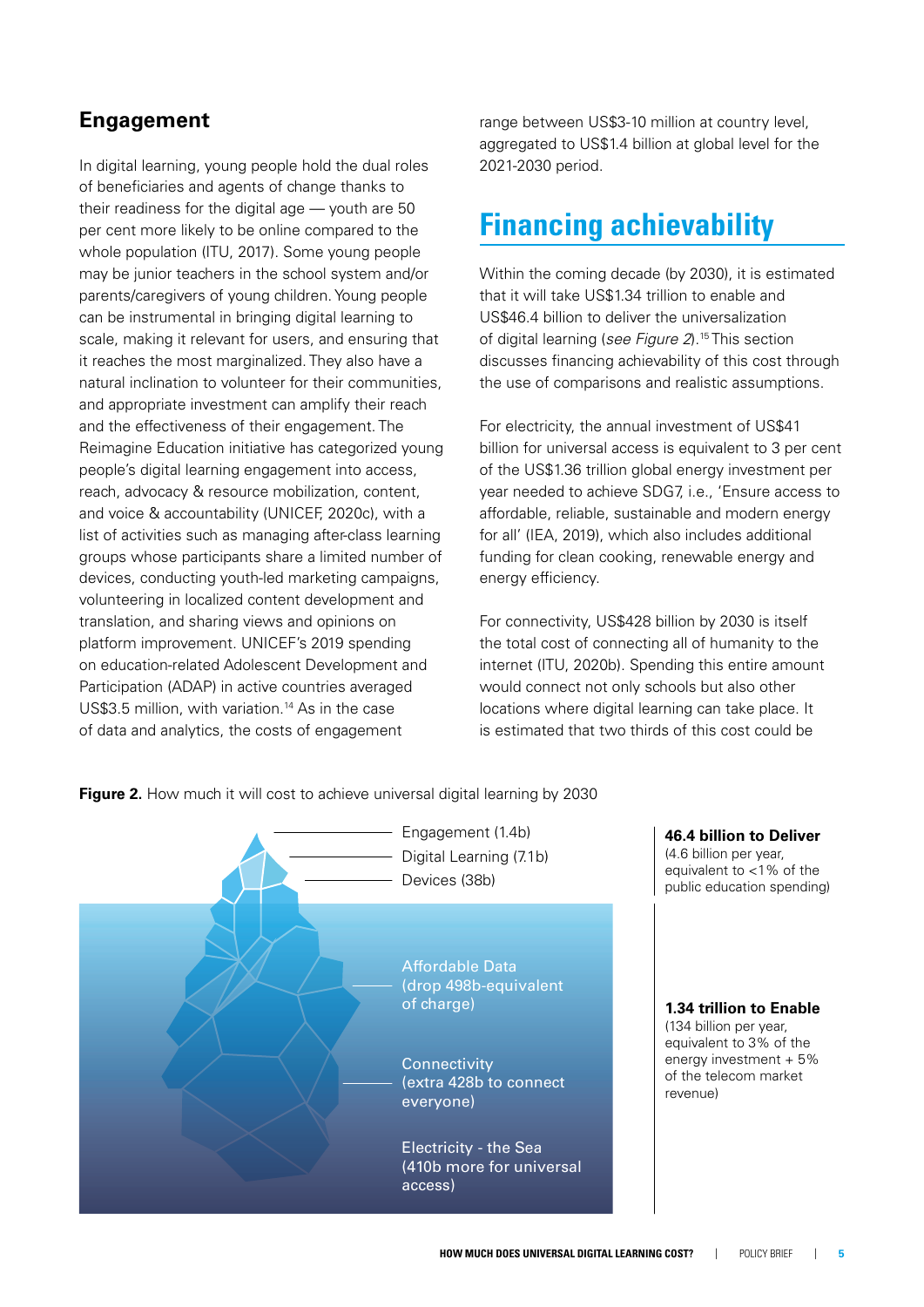covered by private investment, as connectivity is a profitable investment. For data affordability, a subsidy of and/or zero-rating estimated at US\$49.8 billion per year is equivalent to only 2.9 per cent of the US\$1.74 trillion global telecom service market in 2019 (GVR, 2020), and thus is potentially achievable.

Finally, for the 'delivery' of digital learning (devices, digital solutions and engagement), the annual cost of US\$4.6 billion accounts for only 0.1 per cent of the US\$4 trillion <sup>16</sup>of global public education spending.<sup>17</sup> Such a comparison might, however, be unfair, since a large proportion of public education spending takes place in upper-middle- and high-income countries, while for digital learning each year US\$3.2 billion out of US\$4.6 billion is for low- and lower-middleincome countries. For these countries, the annual US\$3.2 billion accounts for 0.8 per cent of the public education spending, which still seems feasible if there is a political will and increased support from the international community.

### **Conclusion**

It is estimated that US\$1.4 trillion will be needed in the coming decade to provide every child and young person with access to digital learning.18 Although this is a sizeable investment, it accounts for only small shares of the current investment in electricity, revenue in telecoms and public spending on education.

Hence, the related financing is achievable if there is strong political will and support from governments and donors as well as multi-sectoral commitment and public–private partnerships. It is worth noting that efforts have already been made in that direction, such as the agreement signed between UNICEF and mobile network operators on zero-rating digital educational content that will span 94 countries and 1.8 billion subscribers (UNICEF, 2020c).

A next step for this costing exercise is to collect more disaggregated data. This is critical for all stakeholders to understand (the cost to cover) the needs of children marginalized by disability, poverty, ethnicity, gender, geography and situations of conflict or humanitarian crises. Education actors must ensure the ongoing digitalization acts as an equalizer of learning opportunities rather than a driver of disparities.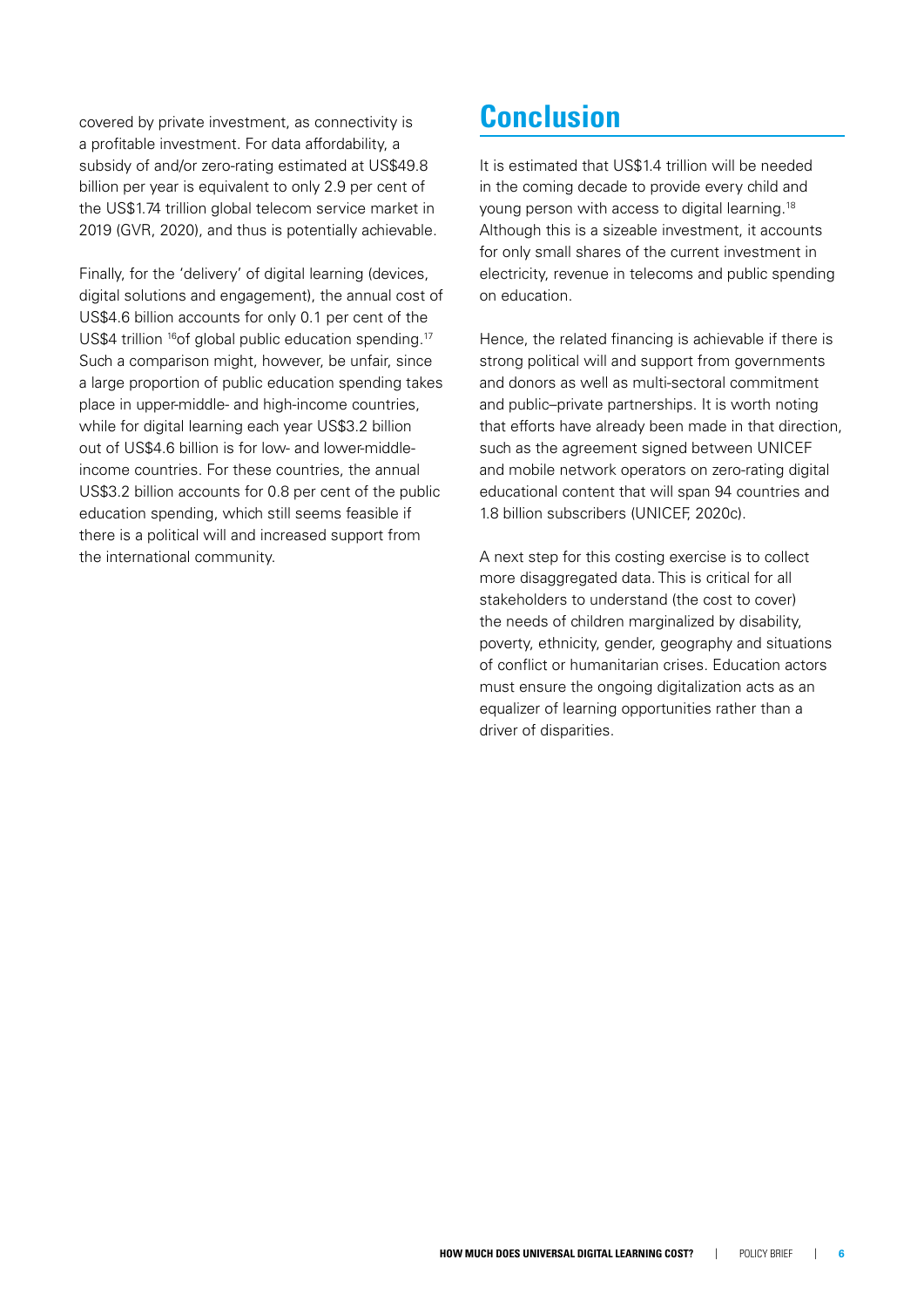### **Endnotes**

i. UNICEF Programme Group, Education

ii. UNICEF Office of Research – Innocenti, Education

iii. UNICEF, Data, Analytics, Planning and Monitoring Division

1. The authors would like to thank Akihiro Fushimi, Alassane Ouedraogo, Frank Van Cappelle, Ingrid Sanchez Tapia, Jutaro Sakamoto and Sarah Fuller of the UNICEF Education team and Network of Education Results and Data Specialists (NERDS), Fabio Friscia and Linda Jones of the UNICEF Education and Adolescent Development Group, Jaime Archundia of the UNICEF Office of Global Innovation, Jennifer Asman of the UNICEF Social Policy team, Marta Carnelli and Thomas Wells Dreesen of Office of Research, Alex Twinomugisha of the World Bank, and Sonia Jorge of the Alliance for Affordable Internet, who reviewed and/or provided valuable insights to this paper and/or the costing tool, and Nancy Vega of UNICEF Education for copyediting. The authors would also like to thank Robert Jenkins (UNICEF Education and Adolescent Development Director) and Gunilla Olsson (UNICEF Innocenti Director) for their great guidance and continued support. The findings in this paper were used by the [Reimagine](https://www.unicef.org/media/87296/file/Reimagine Education Summary Case for Investment-2020.pdf)  [Education Summary Case](https://www.unicef.org/media/87296/file/Reimagine Education Summary Case for Investment-2020.pdf) for Investment and the [Action Memo on Digital Learning for All](https://educationcommission.org/wp-content/uploads/2021/06/Background-Document4-Digital-Learning.pdf).

2. Reimagine Education is co-led by UNICEF, Generation Unlimited and Giga. Giga is an initiative launched by UNICEF and ITU in September 2019 and whose goal is to connect every school to the internet and every young person to information, opportunity and choice.

3. On the cost estimate for delivery, which includes the purchase and maintenance of IT devices, the delivery of digital learning solutions and engagement and advocacy activities, an Excel tool was further developed to allow for more customized costing at country level. See Annex A.

4. his definition mimics the broad definition of e-learning available in the Oxford English Dictionary – learning conducted via electronic media. The term 'digital' excludes learnings through 'analog' radio or TV, which are still in use in many lower-income countries, from digital learning.

5. World Bank, 'Access to electricity, % of the population', [<https://data.worldbank.org/indicator/EG.ELC.ACCS.ZS>](https://data.worldbank.org/indicator/EG.ELC.ACCS.ZS)

6. The macro-level costing done in this paper complements other emerging meso- or micro-level costing toolkits that are applicable to digital learning and require more tailored manual input, such as the UNICEF human-centred design toolkit (UNICEF, AKF and IU-AKES, 2020a, 2020b) built on the understanding of effective EdTech investments (IU-AKES and AKF, 2018), and the World Bank template for costing remote learning encouragement built on the practices of five projects that it sponsored (Holla and Pan, 2020).

7. With more focus on the costs of delivering, which are less covered by literature but can be calculated at not only global but also country level.

8. See elaboration of calculation in Annex B.

9. Since the estimate was made before accounting for COVID-19 effects, the actual amount could be higher.

10. In other words, to roll out and maintain 2.6 million 4G base transceiver stations and 700,000 km of backbone fibre transmission infrastructure on top of the existing broadband network capabilities.

11. An affordability index is a measure of an average person's ability to purchase a particular item. The affordability index as of 2020 indicates that globally, data usage cost represents 2.45 per cent of average monthly income in low- and middle-income countries.

12. Assuming that high-income countries have already met the threshold, and that 1GB per month is needed for a typical ninemonth school year's learning-related data usage, international agencies, governments, telecom service providers and learning platforms need to work together to erase a charge equivalent to 0.45 per cent (2.45 minus 2) of the national income in low- and middle-income countries. This seeks to save US\$49.8 billion in data charges for the users per year, or US\$498 billion by 2030, through subsidies and zero rating. See more details in Annex B.

13. A facilitator refers to a parent or caregiver for young children who have not reached school age, and teaching personnel or volunteers supporting the transition back to learning for out-of-school children and people in humanitarian situations.

14. Figures extracted from and calculated on the UNICEF prorated expenditure under Goal Area of 'Learn'.

15. For each year (divided by 10), that will be approximately equal to Verizon's 2019 revenue for enabling, and Costa Rica's 2019 government education expenditure for delivering.

16. Calculations based on Al-Samarrai et al. (2019) and World Bank World Development Indicators; the global GDP in 2019 is 87 trillion, so  $87 \times 0.045 = 3.95$  trillion.

17. Education programmes differ from infrastructure projects such as electricity and telecoms, which have the potential to attract private and foreign investment. Also, the annual global education development assistance will float between only US\$14 billion and US\$16 billion in foreseeable years (UNESCO, 2020a), which can hardly fill the US\$200 billion post-COVID annual funding gap in low- and lower-middle-income countries (UNESCO, 2020b), let alone be channelled to support digital learning. Therefore, these countries are expected to rely mainly on domestic resources and to leverage public–private partnerships to deliver digital learning.

18. It is worth noting that the costing in the paper, as well as existing tools, all rely on pre-COVID knowledge and data. Intuitively the pandemic may be accelerating connectivity, device and digital solutions while decelerating electrification, affordability and engagement in 2020, but more data and evidence are needed to make conclusions. The refinement and synergy of the different costing tools is then also recommended for supporting a quality expansion of digital learning.

19. See footnote 1 for the experts reached.

20. This means a marginal cost of under US\$26 to reach a child or young person who was previously offline, or a spending of US\$14 per capita serving all children and young people regardless of existing access to device and internet. See above for the estimate of 1.8 billion people in need – 46.4 divided by 1.8 is under 26; and since the content of digital learning discussed in this paper is a public good, it can also reach those already accessing digital learning – for the 3.5 billion children and young people targeted by the Reimagine Education initiative, 46.4 divided by 3.5 is under 14.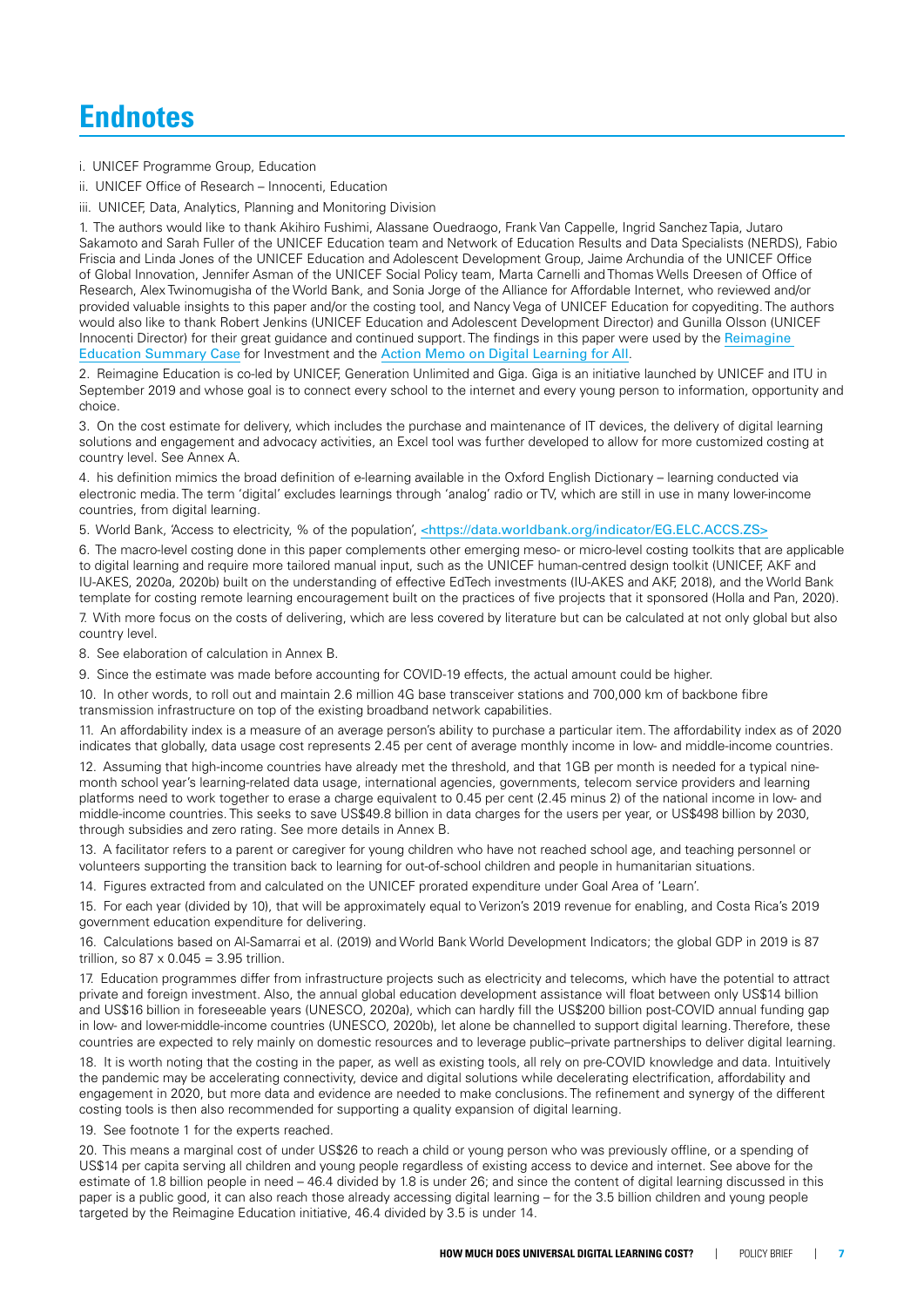### **References**

Al-Samarrai, S., P. Cerdan-Infantes, and J. Lehe, 'Mobilizing resources for education and improving spending effectiveness: Establishing realistic benchmarks based on past trends', World Bank Policy Working Paper 8773, 2019. [<https://openknowledge.worldbank.org/bitstream/handle/10986/31399/WPS8773.](https://openknowledge.worldbank.org/bitstream/handle/10986/31399/WPS8773.pdf?sequence=1&isAllowed=y) [pdf?sequence=1&isAllowed=y>](https://openknowledge.worldbank.org/bitstream/handle/10986/31399/WPS8773.pdf?sequence=1&isAllowed=y)

Allen, I. E., J. Seaman, and R. Garrett, *Blending in: The extent and promise of blended education in the United States*, Sloan Consortium, Needham, MA, 2007 [<https://www.onlinelearningsurvey.com/reports/blending](https://www.onlinelearningsurvey.com/reports/blending-in.pdf)[in.pdf](https://www.onlinelearningsurvey.com/reports/blending-in.pdf)>

A4AI (Alliance for Affordable Internet), *2020 Affordability report*, 2020a [<https://a4ai.org/affordability-report/](https://a4ai.org/affordability-report/report/2020/#) [report/2020/#](https://a4ai.org/affordability-report/report/2020/#)>

A4AI, *From Luxury to lifeline: Reducing the cost of mobile devices to reach universal internet access*, Web Foundation, 2020b [<https://a4ai.org/wp-content/uploads/2020/08/Alliance-for-Affordable-Internet\\_Device-](https://a4ai.org/wp-content/uploads/2020/08/Alliance-for-Affordable-Internet_Device-Pricing_PUBLIC.pdf)[Pricing\\_PUBLIC.pdf>](https://a4ai.org/wp-content/uploads/2020/08/Alliance-for-Affordable-Internet_Device-Pricing_PUBLIC.pdf)

Brossard, M., M. Carnelli, S. Chaudron, R. Di-Gioia, T. Dreesen, D. Kardefelt-Winther, C. Little, and J. L. Yameogo, 'Digital Learning for Every Child: Closing the Gaps for an Inclusive and Prosperous Future', G20 Insights Policy Brief, September 2021 [<https://www.t20italy.org/2021/08/25/digital-learning-for-every-child](https://www.t20italy.org/2021/08/25/digital-learning-for-every-child-closing-the-gaps-for-an-inclusive-and-prosperous-future/)[closing-the-gaps-for-an-inclusive-and-prosperous-future/>](https://www.t20italy.org/2021/08/25/digital-learning-for-every-child-closing-the-gaps-for-an-inclusive-and-prosperous-future/)

Center for Global Development, 'Schools Out, Now What?', CGD Blog, 2020 [<https://www.cgdev.org/blog/](https://www.cgdev.org/blog/schools-out-now-what) [schools-out-now-what>](https://www.cgdev.org/blog/schools-out-now-what)

GEMR (Global Education Monitoring Report), *Inclusion and education: All means all*, Paris, UNESCO, 2020. <[https://unesdoc.unesco.org/ark:](https://unesdoc.unesco.org/ark)/48223/pf0000373718?posInSet=8&queryId=N-e8f00675-1aa4-40ee-864e-deb593fc3a34>

GVR (Grand View Research), *Global Telecom Services Market Size & Share Report, 2020-2027,* 2020 [<https://](https://www.grandviewresearch.com/industry-analysis/global-telecom-services-market) [www.grandviewresearch.com/industry-analysis/global-telecom-services-market](https://www.grandviewresearch.com/industry-analysis/global-telecom-services-market)>

Hereward, M., R. Jenkins, and P. Idele, 'Remote learning amid a global pandemic: Insights from MICS6', 2020 <<https://blogs.unicef.org/evidence-for-action/remote-learning-global-pandemic-insights-mics6/>>

Holla, A. and Y. Pan, *'How much does your remote learning intervention cost?'*, World Bank Blog, 2020 [<https://](https://blogs.worldbank.org/impactevaluations/how-much-does-your-remote-learning-intervention-cost) [blogs.worldbank.org/impactevaluations/how-much-does-your-remote-learning-intervention-cost>](https://blogs.worldbank.org/impactevaluations/how-much-does-your-remote-learning-intervention-cost)

IEA (International Energy Agency), *World energy outlook*, 2019, Paris, IEA, 2019.

IEA, IRENA, UNSD, World Bank and WHO, *Tracking SDG 7: The Energy Progress Report,* World Bank, Washington DC, 2020 <https://irena.org/-media/Files/IRENA/Agency/Publication/2020/May/SDG7Tracking [Energy\\_Progress\\_2020.pdf](https://irena.org/-media/Files/IRENA/Agency/Publication/2020/May/SDG7Tracking_Energy_Progress_2020.pdf)>

IU-AKES (Innovation Unit, Aga Khan Education Services) and AKF (Aga Khan Foundation), *Raising Learning Outcomes: the opportunities and challenges of ICT for learning*, UNICEF Eastern and Southern Africa Regional Office and West and Central Regional Office, Nairobi, 2018 [<https://www.unicef.org/esaro/UNICEF-AKF-IU-](https://www.unicef.org/esaro/UNICEF-AKF-IU-2018-ICT-Education-WCAR-ESAR.pdf)[2018-ICT-Education-WCAR-ESAR.pdf](https://www.unicef.org/esaro/UNICEF-AKF-IU-2018-ICT-Education-WCAR-ESAR.pdf)>

ITU (International Telecommunication Union), 'ICT factsheet and figures 2017' [<https://www.itu.int/en/ITU-D/](https://www.itu.int/en/ITU-D/Statistics/Documents/facts/ICTFactsFigures2017.pdf) [Statistics/Documents/facts/ICTFactsFigures2017.pdf](https://www.itu.int/en/ITU-D/Statistics/Documents/facts/ICTFactsFigures2017.pdf)>

ITU, *ITU Manual for Measuring ICT Access and Use by Households and Individuals*, 2020 Edition, 2020a <[https://www.itu.int/en/ITU-D/Statistics/Documents/publications/manual2009/](https://www.itu.int/en/ITU-D/Statistics/Documents/publications/manual2009/ITUManualHouseholds2020_E.pdf) [ITUManualHouseholds2020\\_E.pdf](https://www.itu.int/en/ITU-D/Statistics/Documents/publications/manual2009/ITUManualHouseholds2020_E.pdf)>

ITU, *Connecting humanity: Assessing investment needs of connecting humanity to the Internet by 2030*, 2020b [<https://www.itu.int/en/myitu/Publications/2020/08/31/08/38/Connecting-Humanity>](https://www.itu.int/en/myitu/Publications/2020/08/31/08/38/Connecting-Humanity)

Rodriguez-Segura, D., 'Educational technology in developing countries: A systematic review', Working Paper, 2020 <[http://curry.virginia.edu/sites/default/files/files/EdPolicyWorks\\_files/72\\_Edtech\\_in\\_Developing\\_](http://curry.virginia.edu/sites/default/files/files/EdPolicyWorks_files/72_Edtech_in_Developing_Countries.pdf) [Countries.pdf>](http://curry.virginia.edu/sites/default/files/files/EdPolicyWorks_files/72_Edtech_in_Developing_Countries.pdf)

SEforALL (Sustainable Energy for All), *Energizing Finance: Understanding the Landscape*, 2020 <[https://www.](https://www.seforall.org/system/files/2020-11/EF-2020-UL-SEforALL_0.pdf) [seforall.org/system/files/2020-11/EF-2020-UL-SEforALL\\_0.pdf>](https://www.seforall.org/system/files/2020-11/EF-2020-UL-SEforALL_0.pdf)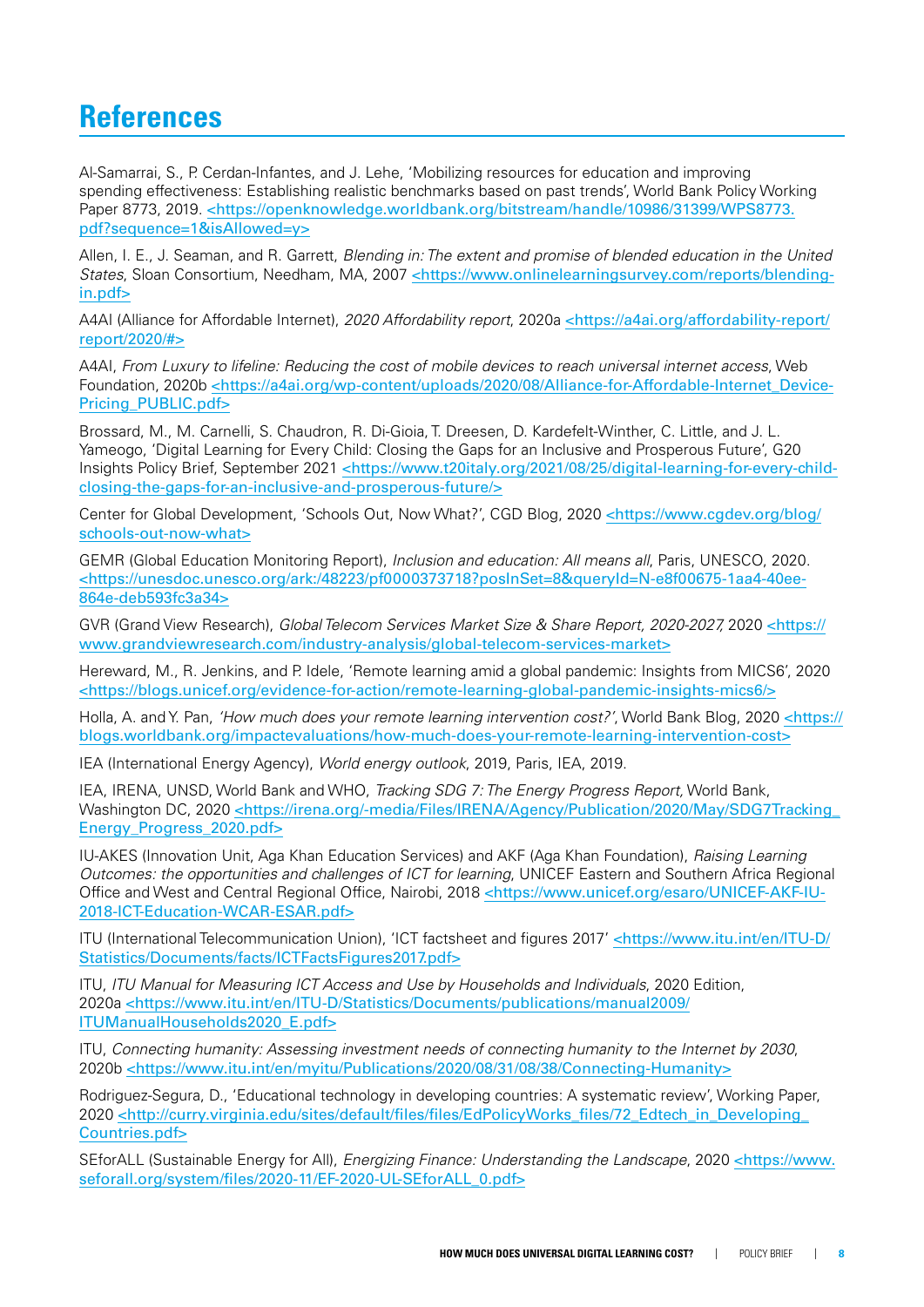UNESCO, 'COVID-19 is a serious threat to aid to education recovery', Global Education Monitoring Report Policy Paper 41, 2020a <[https://unesdoc.unesco.org/ark:](https://unesdoc.unesco.org/ark)/48223/pf0000373844/PDF/373844eng.pdf.multi>

UNESCO, 'Act now: Reduce the impact of COVID-19 on the cost of achieving SDG4', Global Education Monitoring Report Policy Paper 42, 2020b [<https://unesdoc.unesco.org/ark:](https://unesdoc.unesco.org/ark)/48223/pf0000374163>

UNESCO, UNICEF and World Bank, *Survey on National Education Responses to COVID-19 School Closures.*  Second round of data collection, October 2020 <[https://data.unicef.org/resources/national-education](https://data.unicef.org/resources/national-education-responses-to-covid19/)[responses-to-covid19/](https://data.unicef.org/resources/national-education-responses-to-covid19/)>

UNICEF, 'COVID-19: Are children able to continue learning during school closures? A global analysis of the potential reach of remote learning policies using data from 100 countries', 2020a <[https://data.unicef.org/](https://data.unicef.org/resources/remote-learning-reachability-factsheet/) [resources/remote-learning-reachability-factsheet/>](https://data.unicef.org/resources/remote-learning-reachability-factsheet/)

UNICEF, *Reimagine education*, 2020b [<https://www.unicef.org/media/87286/file/Reimagine%20](https://www.unicef.org/media/87286/file/Reimagine%20Education%20Brochure-2020.pdf) [Education%20Brochure-2020.pdf>](https://www.unicef.org/media/87286/file/Reimagine%20Education%20Brochure-2020.pdf)

UNICEF, *Reimagine education Summary Case for Investment*, 2020c [<https://www.unicef.org/media/87296/](https://www.unicef.org/media/87296/file/Reimagine%20Education%20Summary%20Case%20for%20Investment-2020.pdf) [file/Reimagine%20Education%20Summary%20Case%20for%20Investment-2020.pdf](https://www.unicef.org/media/87296/file/Reimagine%20Education%20Summary%20Case%20for%20Investment-2020.pdf)>

UNICEF, 'Reopening With Resilience: Lessons from Remote Learning during COVID-19', UNICEF Office of Research – Innocenti, 2021. <<https://www.unicef-irc.org/publications/pdf/Reopening-with-Resilience.pdf>>

UNICEF, AKF and IU-AKES, *ICT for learning process & tools volume I: For schools and education providers*, 2020a <<https://www.unicef.org/esa/reports/ict-learning-process-and-tools-volume-i>>

UNICEF, AKF and IU-AKES, *ICT for learning process & tools volume II – For sub-national & national governments*, 2020b <<https://www.unicef.org/esa/reports/ict-learning-process-and-tools-volume-ii>>

UNICEF and ITU, 'How many children and young people have internet access at home?', 2020 [<https://data.](https://data.unicef.org/resources/children-and-young-people-internet-access-at-home-during-covid19/) [unicef.org/resources/children-and-young-people-internet-access-at-home-during-covid19/>](https://data.unicef.org/resources/children-and-young-people-internet-access-at-home-during-covid19/)

Van Wyk, C. and L. Crouch, 'Efficiency and Effectiveness in Choosing and Using an EMIS', UNESCO Institute for Statistics, Montreal, 2020 <[https://www.globalpartnership.org/sites/default/files/document/file/2020-09-](https://www.globalpartnership.org/sites/default/files/document/file/2020-09-GPE-UIS-EMIS-Guide-EN_0.pdf) [GPE-UIS-EMIS-Guide-EN\\_0.pdf>](https://www.globalpartnership.org/sites/default/files/document/file/2020-09-GPE-UIS-EMIS-Guide-EN_0.pdf)

World Bank, *Ending Learning Poverty: What Will It Take?*, World Bank, Washington, DC, 2019. [<https://](https://openknowledge.worldbank.org/bitstream/handle/10986/32553/142659.pdf?sequence=7&isAllowed=y) [openknowledge.worldbank.org/bitstream/handle/10986/32553/142659.pdf?sequence=7&isAllowed=y](https://openknowledge.worldbank.org/bitstream/handle/10986/32553/142659.pdf?sequence=7&isAllowed=y)>

### **UNICEF Office Of Research – Innocenti**

The Office of Research – Innocenti is UNICEF's dedicated research centre. It undertakes research on emerging or current issues in order to inform the strategic direction, policies and programmes of UNICEF and its partners; shape global debates on child rights and development; and inform the global research and policy agenda for all children, particularly for the most vulnerable.

Innocenti publications are contributions to a global debate on children and may not necessarily reflect UNICEF policies or approaches. The findings, interpretations and conclusions expressed in this paper are those of the authors.

Any part of this publication may be freely reproduced if accompanied by the following citation: Yao, Haogen, Matt Brossard, Suguru Mizunoya, Bassem Nasir, Patrick Walugembe, Rachel Cooper, Atif Rafique, Nicolas Reuge. How Much Does Universal Digital Learning Cost? UNICEF Office of Research – Innocenti, Florence, Italy, 2021.

Requests to utilize larger portions or the full publication should be addressed to the Communications Unit at: Florence@unicef.org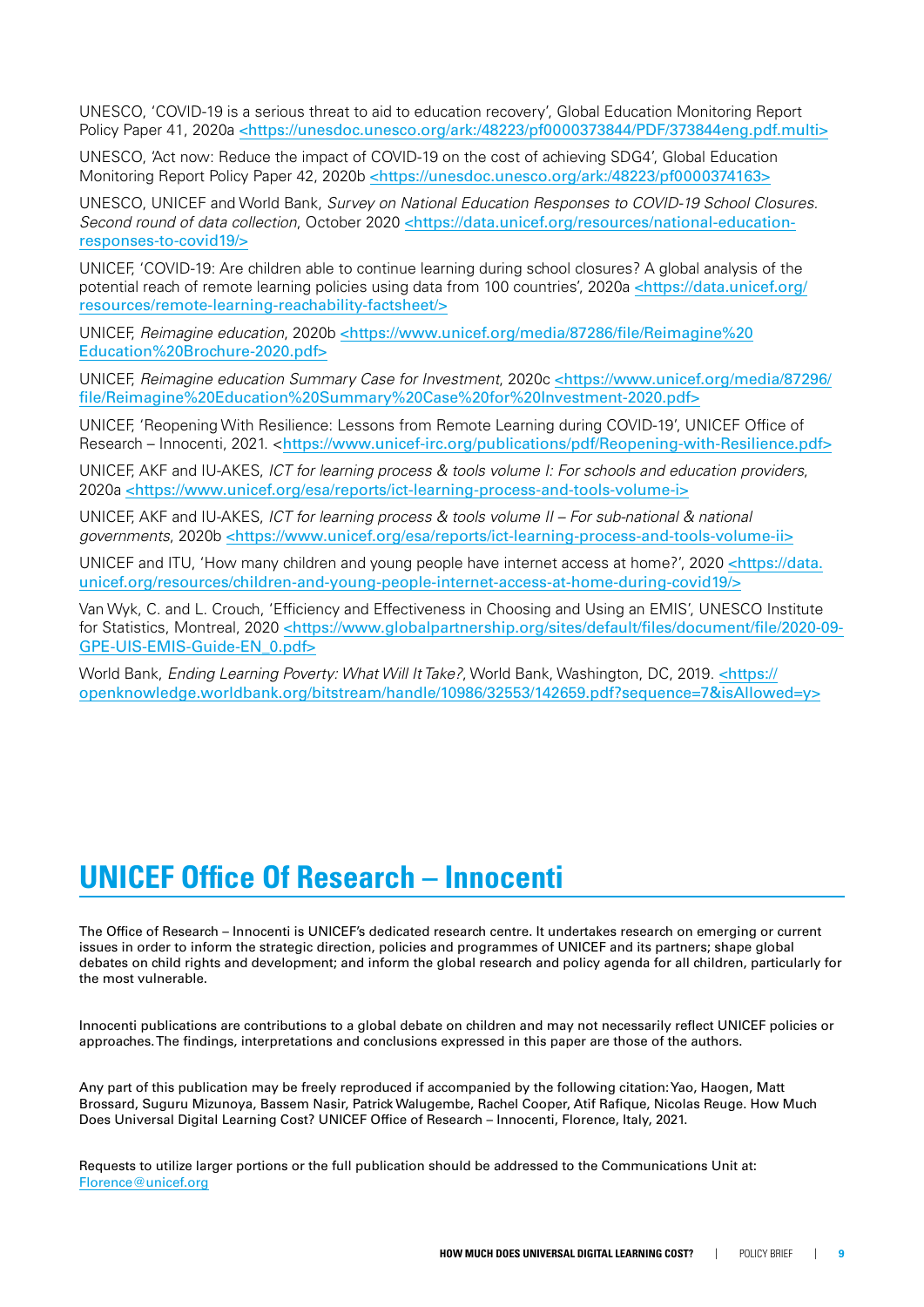# ANNEX A **EXCEL TOOL TO GENERATE GUIDE PRICE FOR DELIVERING DIGITAL LEARNING AT COUNTRY LEVEL**

Since the estimate of the cost of delivering digital learning (devices, digital solutions, engagement) relies on widely available and frequently updated country-level indicators, it enables estimates of 'guide prices' for over 200 countries and economies. The linked Excel tool generates costing tables through simple clicks and allows certain customizations such as level of digitization of the curriculum and unit cost of upskilling.

With one click selecting a country or economy, a default output table will be automated, and with the nine optional clicks on customization, 38,400 output tables are possible for each country or economy. The generated cost can serve as a starting point for more localized and precise costing assuming that electricity, connectivity, and data affordability will also be improved in parallel.

#### [How much will it cost in your country?](https://www.unicef-irc.org/publications/pdf/Digital-learning-cost-excel-tool.xlsm)

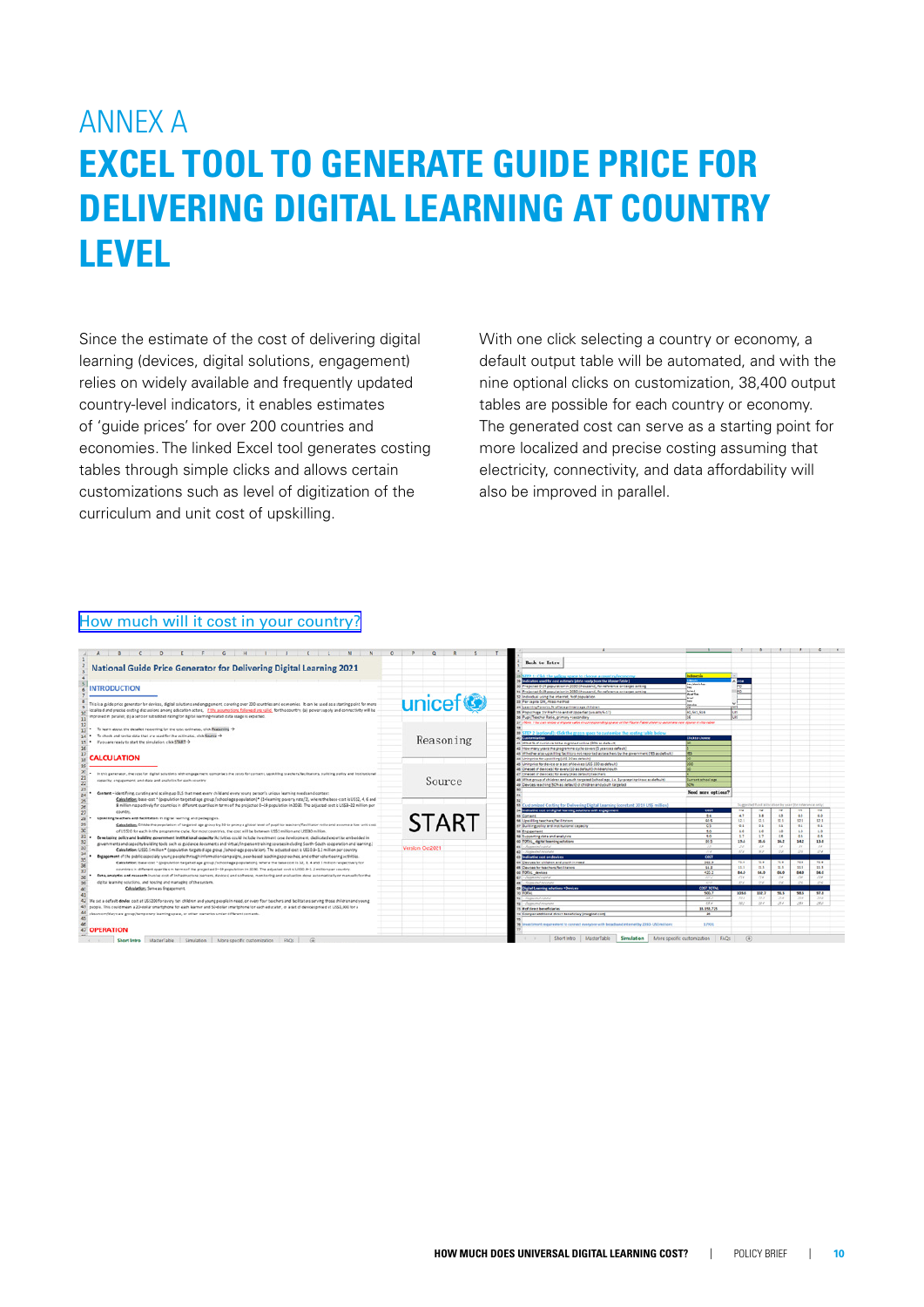# ANNEX B **DETAILED METHODOLOGY AND ASSUMPTIONS USED FOR THE CALCULATION**

| <b>Costed item</b>        | <b>Additional rationale behind estimates and calculations</b>                                                                                                                                                                                                                                                                                                                                                                                                                                                                                                                                                                                                                                                                                                                                                                                                                                                                                                                                                                                                                                                                                                                                                                                                                                                                                                                              |  |  |  |
|---------------------------|--------------------------------------------------------------------------------------------------------------------------------------------------------------------------------------------------------------------------------------------------------------------------------------------------------------------------------------------------------------------------------------------------------------------------------------------------------------------------------------------------------------------------------------------------------------------------------------------------------------------------------------------------------------------------------------------------------------------------------------------------------------------------------------------------------------------------------------------------------------------------------------------------------------------------------------------------------------------------------------------------------------------------------------------------------------------------------------------------------------------------------------------------------------------------------------------------------------------------------------------------------------------------------------------------------------------------------------------------------------------------------------------|--|--|--|
| <b>Electricity</b>        | • According to IEA, 2019, US\$1.36 trillion per year is requested to achieve all targets<br>of SDG7, i.e., 'Ensure access to affordable, reliable, sustainable and modern energy<br>for all', which includes 40 billion on electricity access, 5 billion on clean cooking, 690<br>billion on renewable energy and 625 billion on energy efficiency.<br>• According to the IEA (2019), there are 789 million people without access to electricity.<br>410/0.789=520.                                                                                                                                                                                                                                                                                                                                                                                                                                                                                                                                                                                                                                                                                                                                                                                                                                                                                                                        |  |  |  |
| <b>Connectivity</b>       | • More precisely, the US\$428 billion includes 104 billion on mobile infrastructure<br>CAPEX, 70 billion on metro and backbone fibre, 140 billion on network operation and<br>maintenance, 70 billion on remote area coverage, 6 billion on policy and regulation and<br>40 billion on ICT skills and content.<br>• According to ITU statistics on access to internet for year 2020, there are 3.76 billion<br>people unconnected to internet. 428/3.76=114.                                                                                                                                                                                                                                                                                                                                                                                                                                                                                                                                                                                                                                                                                                                                                                                                                                                                                                                               |  |  |  |
| <b>Affordable</b><br>data | • For low- and middle-income countries, the gross national income per capita was<br>US\$5,093 in 2019 according to the World Development Indicator, and the under-25<br>population was 2.9 billion, averaging the 2021-2030 projections by United Nations<br>Population Division (UNPD). The equation is then US\$5,093 * 0.45% * 2.9 billion * (9<br>months / 12 months) = $US$49.8$ billion.<br>Admittedly, both the cost of and demand for data can change drastically, hence the<br>US\$498 billion is a rough estimate whose accuracy depends on the future dynamic<br>between the decline in spending-to-income ratio and the growth in the amount of data<br>needed for learning activities. For now, we assume that the two factors offset each<br>other.<br>Larger-scale manufacturing can lead to a sharp decline in price. For example, according<br>to Our World in Data (https://ourworldindata.org/cheap-renewables-growth), the<br>cost of solar panels has declined by 90 per cent in a decade. On the other hand, since<br>price is driven not only by supply but also demand, it is 'breakthrough' and not growth<br>in productivity (supply) that can surely lower the cost. For example, the increase of<br>supply of fibre optic cable does not necessarily mean lower prices if the demand for<br>fibre optic cable increases, which is possible due to 5G scale-up. |  |  |  |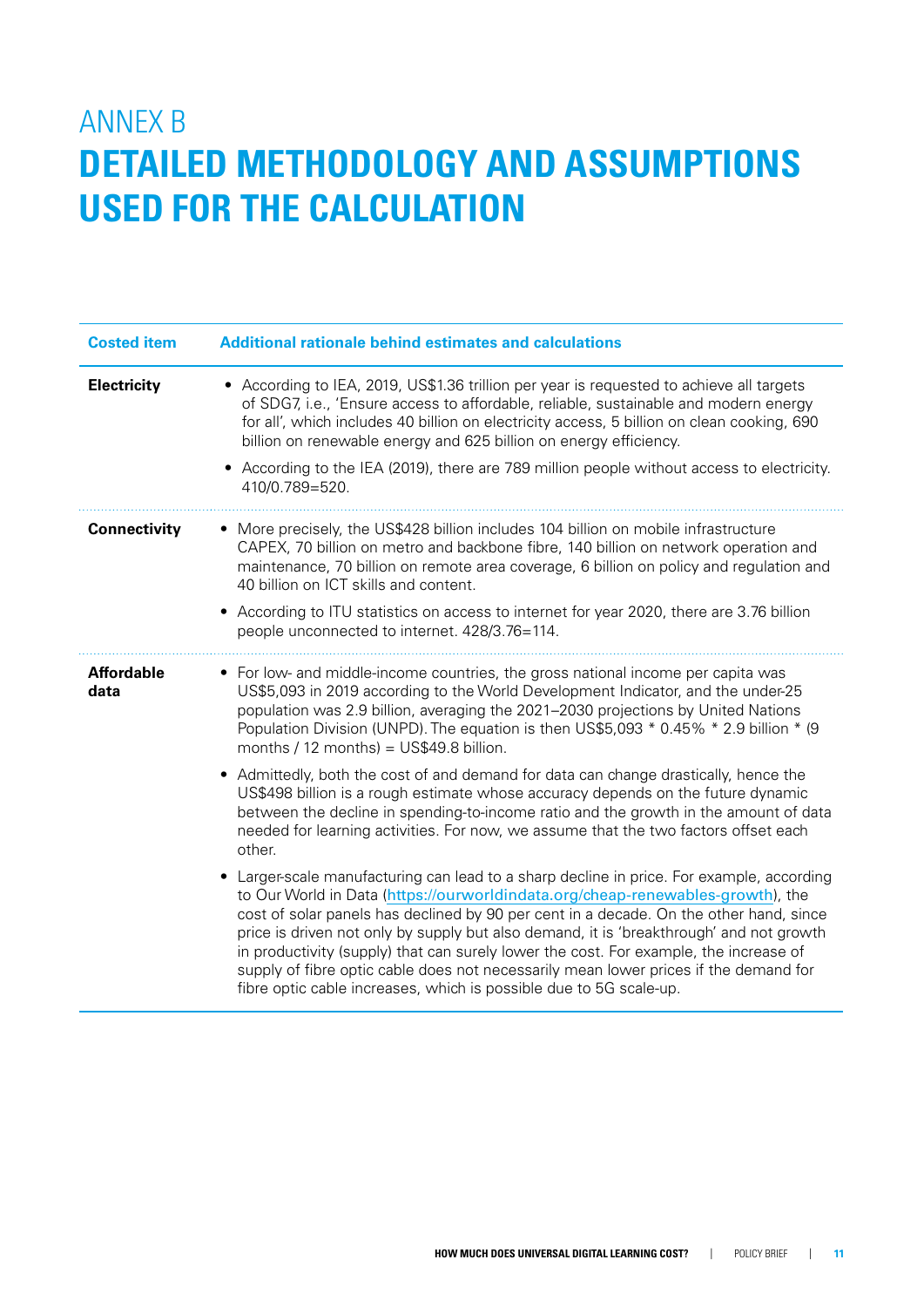#### **Costed item Additional rationale behind estimates and calculations**

**Overall on delivery (devices, digital solutions, engagement)**

• Global and national cost estimates related to devices and digital solutions are not easily available. Nevertheless, it is possible to use indicators (see Table 1) and historical programming data to estimate 'guide prices' in different country contexts and then aggregate them for global estimates.

**Table 1**: Major indicators used for costing of devices, digital solutions, and engagement

| <b>Major indicators used</b><br>for the estimate                                  | <b>Source</b>                              |
|-----------------------------------------------------------------------------------|--------------------------------------------|
| Projected under-25 population in 2030<br>(thousand)                               | World Population Prospects,<br><b>UNPD</b> |
| Individuals using the internet, % of<br>population                                | International Telecommunication<br>Union   |
| Learning poverty, % of late primary age<br>children who cannot read a simple text | World Bank                                 |
| School-age population, 1-year pre-primary<br>to upper secondary                   | UNESCO Institute for Statistics            |
| Pupil/Teacher Ratio, primary and<br>secondary combined                            | UNESCO Institute for Statistics            |

- The costing does not include activities that should take place even without digital learning, such as teacher recruitment, curriculum reform and classroom renovation. For default calculation, certain rules, unit costs and formulas are assigned to ensure costefficiency, which is in response to the concern over the widening education funding gap at the global level (UNESCO, 2020b). The Excel tool in Annex A displays detailed calculations and provides adjustable parameters that allow more customized cost estimates at country level.
- To simplify the estimate, two default rules are applied to all items. First, we assume each country will spend a time period equivalent to five years in the coming decade to conduct digital learning for all eligible children. This accommodates the reality that many countries do not currently have the necessary enabling factors (electricity access, connectivity, and affordable data) and thus will need time to universally provide digital learning. Also, in this case, device replacement will not be costed and some of the digital solutions items can be estimated by multiplying the annual cost by five. Second, for each item, our estimate will first focus on school-age children (oneyear pre-primary plus primary and secondary school age) due to better availability of literature, data and programming experience for the group, then expand proportionally to the population ratio to cover the entire under-25 population. In other words, we assume the same per capita marginal cost between school-age children, youth and young children.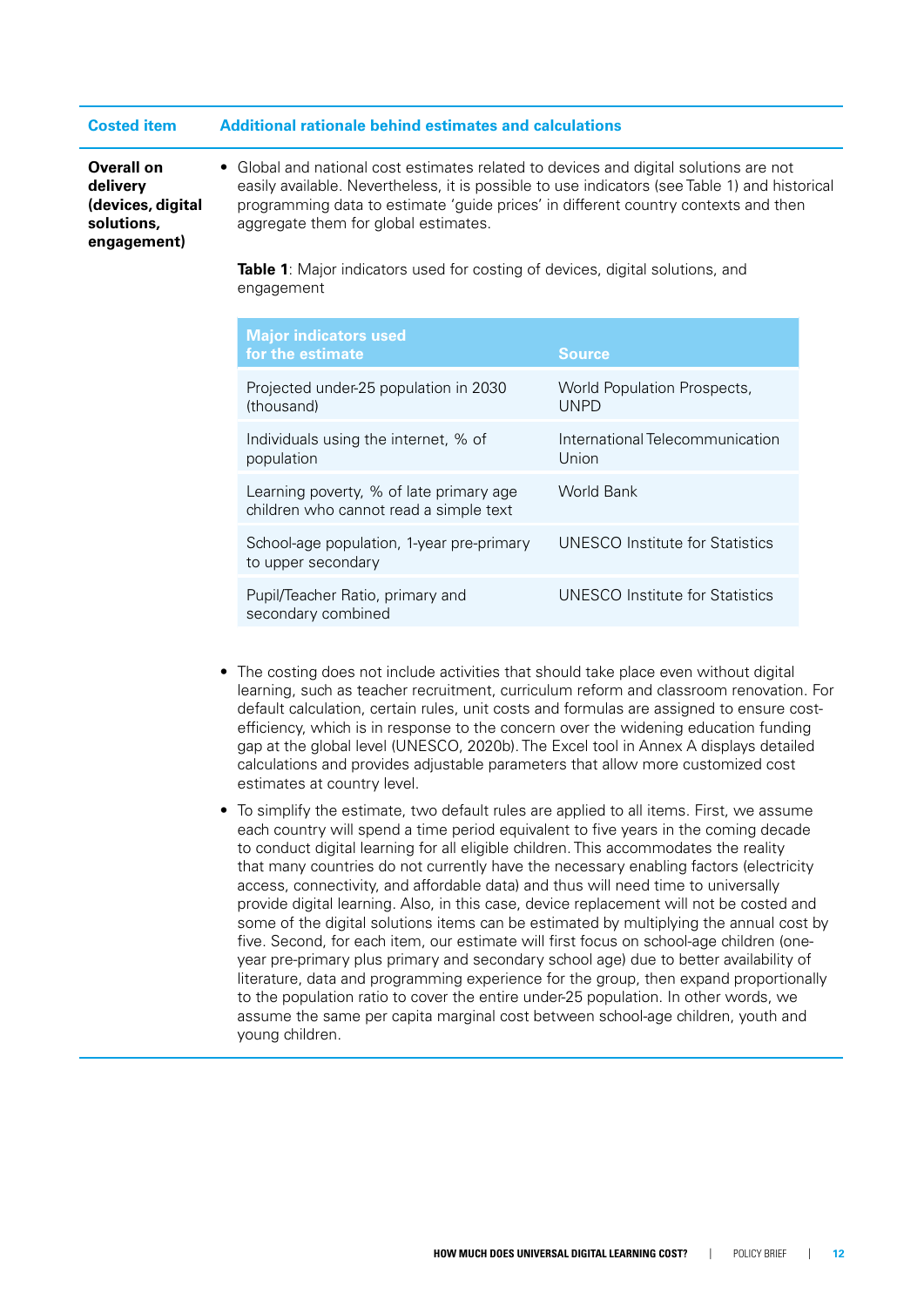| <b>Costed item</b>                       | <b>Additional rationale behind estimates and calculations</b>                                                                                                                                                                                                                                                                                                                                                                                                                                                                                                                                                                                                                                                                                                                                                                                                                                                                                                                                                                                                                                                                                                                                                                                                                                                                                                                                                                                                                  |  |  |  |
|------------------------------------------|--------------------------------------------------------------------------------------------------------------------------------------------------------------------------------------------------------------------------------------------------------------------------------------------------------------------------------------------------------------------------------------------------------------------------------------------------------------------------------------------------------------------------------------------------------------------------------------------------------------------------------------------------------------------------------------------------------------------------------------------------------------------------------------------------------------------------------------------------------------------------------------------------------------------------------------------------------------------------------------------------------------------------------------------------------------------------------------------------------------------------------------------------------------------------------------------------------------------------------------------------------------------------------------------------------------------------------------------------------------------------------------------------------------------------------------------------------------------------------|--|--|--|
| <b>Devices</b>                           | • Through consultation with experts, <sup>19</sup> default device cost was estimated at US\$20<br>for each leaner reached, and US\$50 for each teacher or facilitator. According to A4AI<br>(2020b), US\$20 per learner is a 'frugal' scenario that matches the price of the least<br>expensive smartphone in use in Guinea, Jamaica, Lesotho, Liberia and Mozambique,<br>while US\$50 is about the median smartphone price in low- and middle-income<br>countries. This set of unit cost could mean a set of devices priced at US\$1,000 for<br>a classroom/day-care group/temporary learning space, or a US\$20 smartphone for<br>each learner and a US\$50 smartphone for each educator when getting together is<br>not possible, or IN other scenarios under different contexts. For simplification, we<br>also assume that the administration, logistics and utility are reflected by the current<br>unit cost.                                                                                                                                                                                                                                                                                                                                                                                                                                                                                                                                                           |  |  |  |
|                                          | Regarding the number of people in need, we use the ITU indicator of '% individuals<br>٠<br>using the internet' in 2017-18 to estimate the proportion of people with/without<br>access to a device. Children and young people without internet access, regardless<br>of schooling status, are considered in need of device provision. Defined as 'used<br>the Internet (from any location) in the last 3 months' (ITU, 2020a), this indicator is an<br>optimistic proxy for the rate of device usage but could be a reasonable proxy to the<br>average usage rate for the period 2021-30. Applying the values to each country's<br>latest pupil-teacher ratio and projected under-25 population in 2030, there are 1.8 billion<br>children and young people plus 40 million teachers and facilitators to be targeted for<br>device provision. It is worth noticing that, for the worst (also unlikely) scenario with<br>everyone studying from home and household internet access unchanged, two-third or<br>2.2 billion of children and young people are in need (UNICEF and ITU, 2020).                                                                                                                                                                                                                                                                                                                                                                                       |  |  |  |
| <b>Digital</b><br>solutions -<br>content | • If we reference cost discussion in high-income countries: Assuming 1,000 learning<br>hours per year, US\$5,000 per hour of online-ready learning content, and at least 30<br>per cent of the curricula to be digitized, the estimated cost could be US\$18 million per<br>country for primary and secondary education, typically taking 12 years. Examples of<br>digital content costs can be found (Example 1, Example 2, Example 3). Proportionally<br>expanding the coverage to serve all under-25 population, i.e., school-age children,<br>youth, and parents/caregivers of young children, the cost will be high at 18m * 25yr /<br>12yr = US\$37.5 million per country.                                                                                                                                                                                                                                                                                                                                                                                                                                                                                                                                                                                                                                                                                                                                                                                               |  |  |  |
|                                          | • However, the actual amount could be much smaller if existing content resources/digital<br>public goods are tapped into and when there is in-country expertise. We estimated<br>US\$2.4 billion will be needed for content. This includes identifying, curating and<br>scaling-up digital solutions that meet individual learning needs and context, i.e. that are<br>age appropriate, in languages that children can understand, and that the content will<br>build the broadest range of skills. Assuming 30 per cent of curricula digitized, which<br>is the lowest threshold for a learning to be considered as blended (Allen, Seaman<br>and Garrett, 2007), our model started with low initiating costs of US\$2, 4, 6 and 8<br>million for school-age population based on the quartile of school-age population a<br>country falls in, which was then extended proportionally to the age-group population<br>ratio to cover all children and young people, and the estimate further adjusted for the<br>learning poverty rate. Here a learning poverty adjustment refers to multiplying the<br>obtained estimate with '1+learning poverty rate/2' to reflect the extra effort needed<br>to assure digital learning access and quality in countries with higher learning poverty,<br>and to echo the target of halving the global learning poverty rate by 2030 (World Bank,<br>2019). This equation results in a cost of US\$3 million and US\$22 million per country, |  |  |  |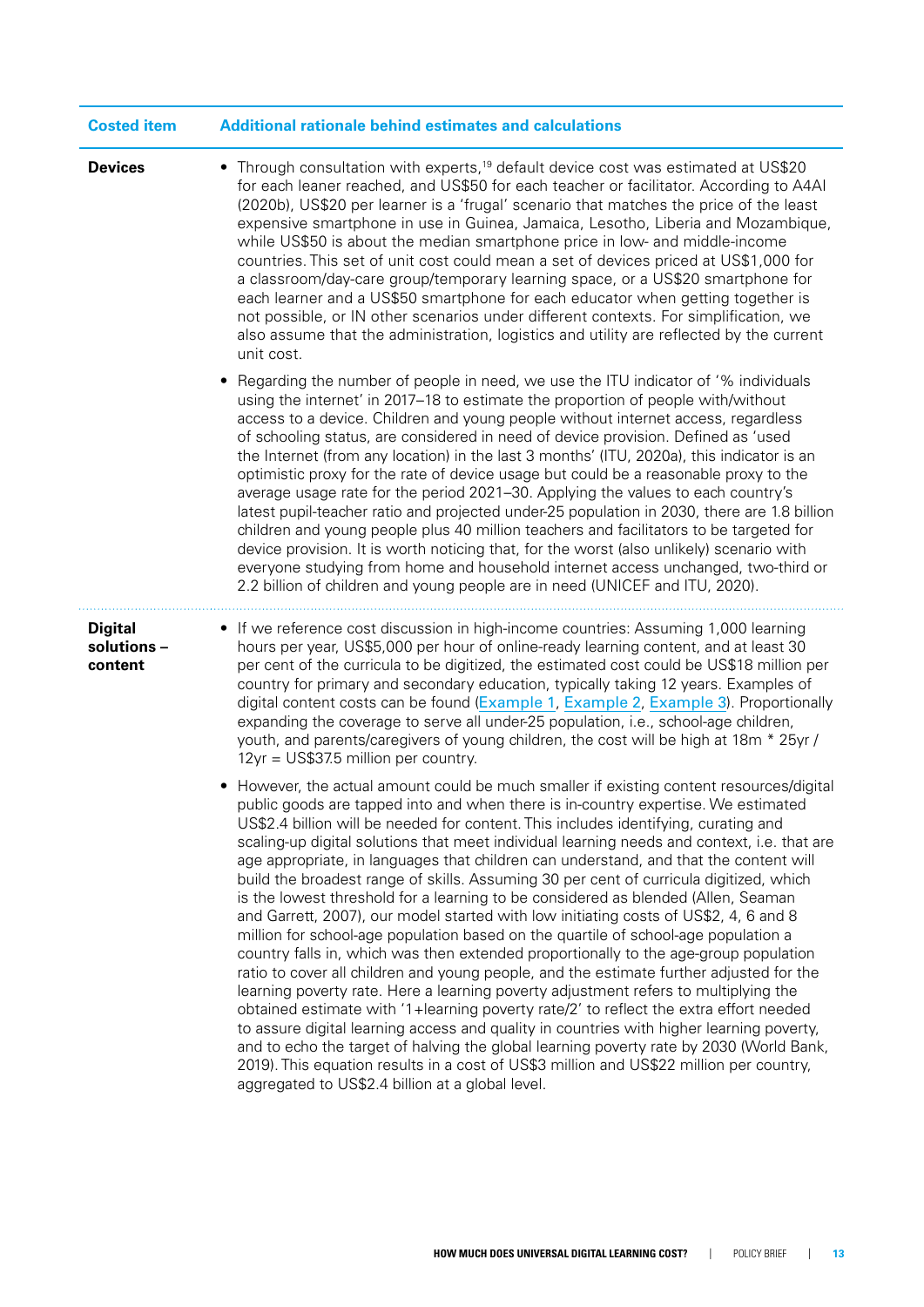#### **Costed item Additional rationale behind estimates and calculations**

- Learning poverty rate is defined as the percentage of 10-year-old children who cannot read and understand a simple story, and it can serve as a proxy for the situation of access and learning in the education system. The indicator brings together schooling and learning indicators: it begins with the share of children who haven't achieved minimum reading proficiency as measured in schools and is adjusted by the proportion of children who are out of school and are assumed to be unable to read proficiently. All skills are important, but the quality part of learning poverty rate focuses on foundational reading because: (i) reading proficiency is an easily understood measure of learning; (ii) reading is a student's gateway to learning in every other area; and (iii) reading proficiency can serve as a proxy for foundational learning in other subjects, while foundational learning affects learning outcomes at all age groups.
- While there could be other constructions of the multiplier, the one used (1+learning poverty rate/2) is relatively moderate with a theoretical ceiling of  $(1+1/2) = 1.5$ . Mathematically, a multiplier of '(1- learning poverty rate/2) / (1-learning poverty rate)' can more accurately express additional investment needed to halve learning poverty. However, this construction yields radical value for countries with higher learning poverty, at the risk of confounding the extra investment needed for digital content with those for the overall system strengthening – something that should be done even without digital learning. For example, if a country has a learning poverty rate of 90 per cent, the multiplier will be high at (1-0.9/2)/(1-0.9)=5.5 following the radical formula, while at  $(1+0.9/2)=1.45$  following the moderate formula.

#### **Digital Solutions – upskilling**

- To upskill teachers and facilitators in digital learning and pedagogies, the estimated cost is US\$3.1 billion. This will be vital to ensure that teachers and facilitators can benefit from and support the learning of every child and young person. The costing assumes that an upskilled teacher or facilitator is needed for every 20 children or young people and applies a low unit cost of US\$20 provided that an increasing portion of the upskilling activities will be online or self-paced when a national or regional digital platform becomes functional. For most countries, the cost falls between US\$1 million and US\$30 million, aggregated to US\$3.1 billion at the global level. Note that this could be an underestimate due to missing data in 19 out of the 217 countries and economies, dominantly island countries and territories. The costing tool in Annex A allows imputation by country.
- The progressive assumption of upskilling one teacher/facilitator for every 20 learners is to match the latest (2018) global pupil-teacher ratio reported for primary and secondary schools by the UNESCO Institute of Statistics. The ratios for pre-primary and tertiary are not referenced due to a large share of missing data. The unit cost of US\$20 is a rounded figure assuming that the actual cost of a structural upskilling is about onethird of the typical certification cost in corresponding professional development. For example, Microsoft charges US\$62 in low- and lower-middle-income countries for the certificate of Microsoft certified educator, and mainstream online learning platforms such as Coursera and EdX charge between US\$49 and US\$99 for a certification of completing a 3–4 week digital-teaching course.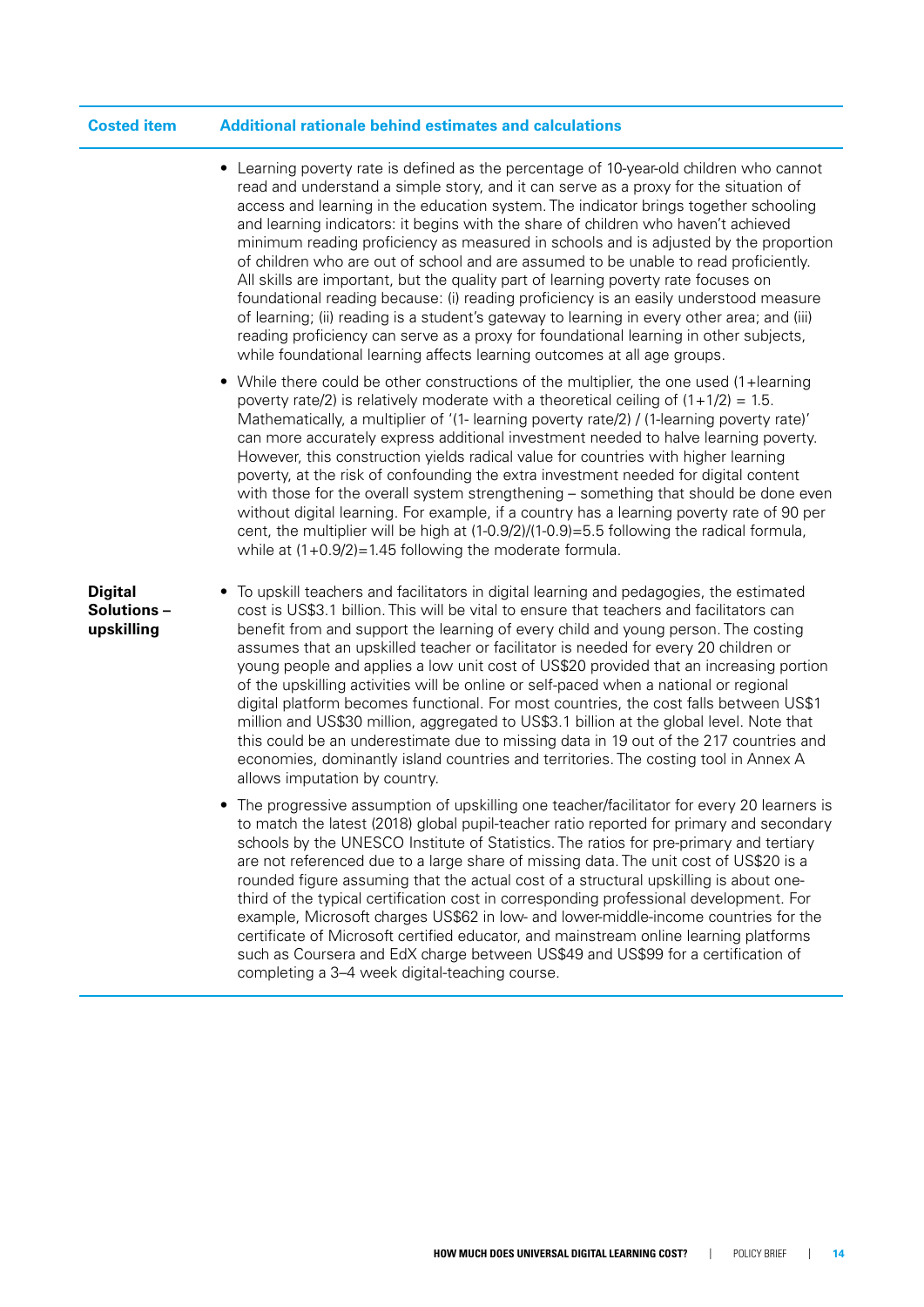| <b>Costed item</b>                                                                          | <b>Additional rationale behind estimates and calculations</b>                                                                                                                                                                                                                                                                                                                                                                                                                                                                                                                                                                                                                                                                                                                                                                                                                                                                                                              |  |  |  |
|---------------------------------------------------------------------------------------------|----------------------------------------------------------------------------------------------------------------------------------------------------------------------------------------------------------------------------------------------------------------------------------------------------------------------------------------------------------------------------------------------------------------------------------------------------------------------------------------------------------------------------------------------------------------------------------------------------------------------------------------------------------------------------------------------------------------------------------------------------------------------------------------------------------------------------------------------------------------------------------------------------------------------------------------------------------------------------|--|--|--|
| <b>Digital</b><br><b>Solutions</b><br>- building<br>policy and<br>institutional<br>capacity | • For building policy and institutional capacity, US\$200 million will be needed to ensure<br>digital learning approaches are sustainable, and to ensure that evidence-based<br>approaches are included in Education Sector Plans and budgets. Activities include<br>investment case development, dedicated expertise embedded in governments and<br>capacity-building tools such as guidance documents and virtual/in-person training courses.<br>For each country, assuming five-years equivalent is needed to scale up digital learning,<br>we estimate a minimum of US\$500,000 (US\$100,000 per year) to strengthen policy                                                                                                                                                                                                                                                                                                                                            |  |  |  |
|                                                                                             | and institutional capacity to serve school-age children. Based on UNICEF's spending<br>data, US\$100,000 a year can contract a consultant to support sector planning,<br>guideline establishment and deployment, or finance two to six formal workshops/<br>trainings with policymakers and education actors. Assuming that the cost to reach<br>additional age groups (young children and college-age youth) is proportional to the<br>sizes of group populations, the cost of covering children and young people varies<br>between US\$0.8 million and US\$1.2 million at country level, aggregated to US\$200<br>million globally. This happens to be about one year of UNICEF Education spending<br>on system strengthening. System is a classification in UNICEF's 2014-17 Strategic<br>Plan and so it is coded in an earlier database of expenditure. It includes activities for<br>building policy and institutional capacity and covers multiple education topics. |  |  |  |
| <b>Digital</b><br>solutions -<br>data, analytics<br>and research                            | • In terms of supporting data, analytics and research, US\$1.4 billion is needed. Timely<br>data and evidence are essential to planning and sustainability. This includes information<br>on which children are learning digitally, what they are learning, where they are and<br>gaps in any of the above. Disaggregated data also needs to be collected as they will<br>be critical to help all stakeholders understand the needs of children marginalized by<br>disability, ethnicity, gender, geography, humanitarian situation and poverty. Research<br>on the design and implementation of digital learning solutions is also crucial for<br>improving their effectiveness.                                                                                                                                                                                                                                                                                           |  |  |  |
|                                                                                             | The costing of this activity covers additional infrastructure and software needed and<br>٠<br>related maintenance, monitoring, evaluation and research on the digital solutions<br>using data automation and quantitative, qualitative and implementation research. In<br>addition, the additional cost needed for Education Management Information System<br>(EMIS) varies across countries, as they are at different stages of their development<br>cycle with various business, data, application, and technology architecture (Van Wyk<br>and Crouch, 2020). Our model sets initiating costs of US\$2, 3, 4 and 5 million for<br>school-age children based on the population quartile a country falls in, then extends it<br>proportionally to the age-group population ratio to cover all children and young people.<br>The costs range between US\$3 million and US\$10 million at country level, aggregated<br>to US\$1.4 billion at global level.                  |  |  |  |
|                                                                                             | It is relatively straightforward to estimate a cost based on household survey experience.<br>By 2030, assuming five years are needed to support data and research before reaching<br>universalization of digital learning, UNICEF's spending is on average about US\$2<br>million per office, or US\$5 million per MICS country where its major data and research<br>works are conducted. Expenditure on data and analytics can be found with the generic<br>intervention code of '701' in the UNICEF financial overview. It is over US\$300 million<br>for the latest five years. There are 129 UNICEF country offices, 7 regional offices and 20<br>global offices, and the sixth round of MICS is supposed to be completed in 61 countries<br>in a five-year period. In the absence of a better estimate, US\$2-5 million can serve as a<br>baseline range of investment on digital learning-related data and analytics.                                                |  |  |  |
| <b>Engagement</b>                                                                           | • Referencing the ADAP spending, we might apply a formula for each country starting<br>with the initial cost range of US\$2-5 million depending on the size of school-age<br>population, and then extend this proportionally to the population ratio to cover all<br>children and young people.                                                                                                                                                                                                                                                                                                                                                                                                                                                                                                                                                                                                                                                                            |  |  |  |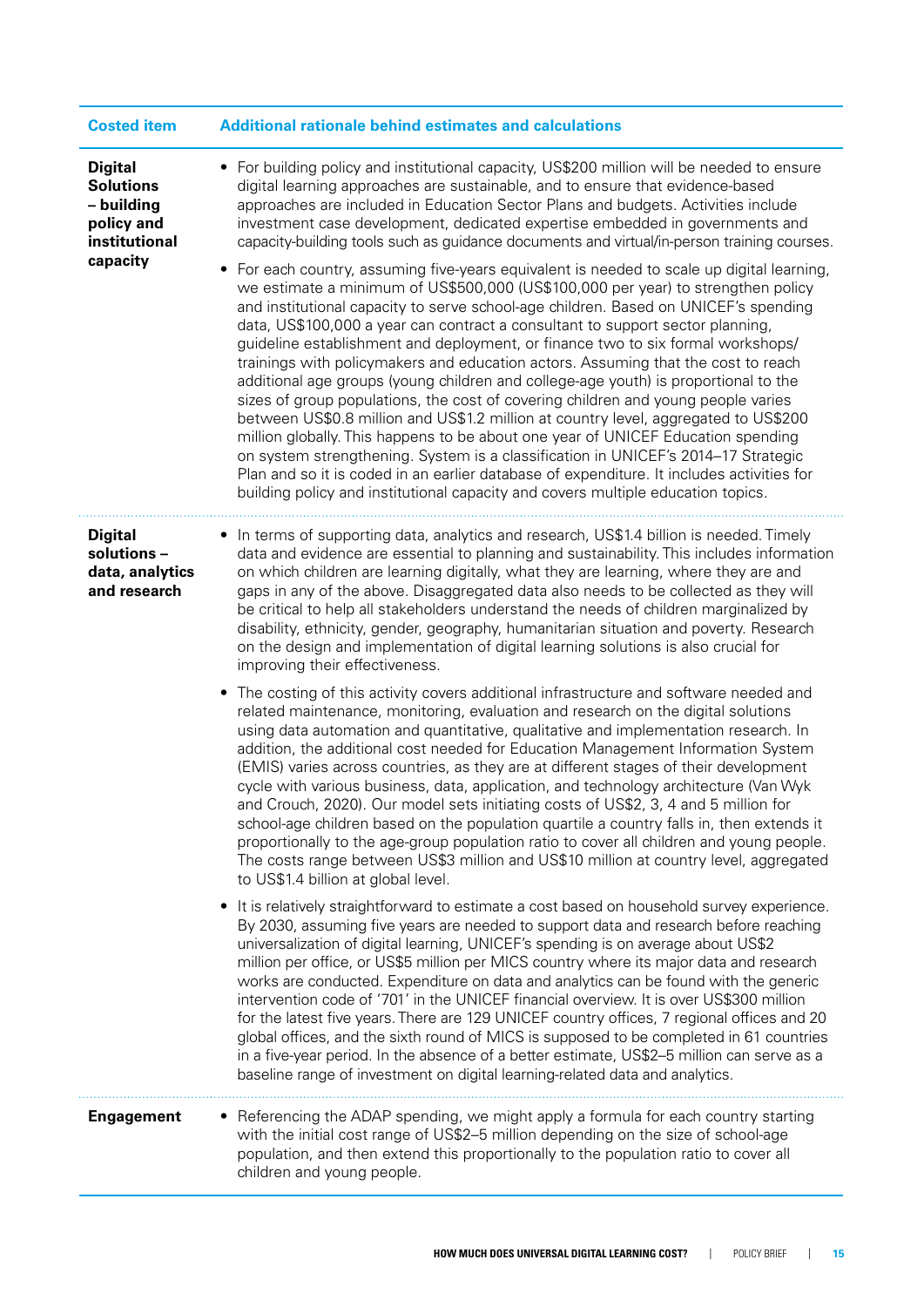# ANNEX C **COST DISAGGREGATION OF THE "DELIVERY" OF DIGITAL LEARNING**

Assuming available electricity, connectivity and data affordability and summing up the estimated costs of devices, digital solutions and engagement, a minimum of US\$46.4 billion will be needed by 2030 to deliver digital learning for all.<sup>20</sup> Table 2 presents disaggregated costs by targeted coverage (all or half of the population; only school-age children or children and youth) and group of countries (low- and lowermiddle-income countries only or all countries). A notable milestone is that US\$31.7 billion needs to be spent on reaching children and young people in the 79 low- and lower-middle-income countries.

**Targeting school-age children**

Figure 3 displays the cost by region. Due to their large young population not yet connected to the internet, South Asia and sub-Saharan Africa account for 60 per cent of the cost for delivering digital learning. For the US\$8.4 billion needed on digital solutions and engagement, US\$4.3 billion is for low- and lower-middle-income countries, with major spending on content and upskilling (see *Figure 4)*.

|                                   | Low- and lower-middle-income Countries |                             | <b>All Countries</b> |                             |
|-----------------------------------|----------------------------------------|-----------------------------|----------------------|-----------------------------|
|                                   | Cost                                   | Additional<br>beneficiaries | Cost                 | Additional<br>beneficiaries |
| <b>Halving the</b><br>unconnected | 9.6 billion                            | 335 million                 | 14.4 billion         | 453 million                 |
| <b>Universal access</b>           | 16.9 billion                           | 672 million                 | 24.4 billion         | 904 million                 |

|                                   | Low- and lower-middle-income Countries |                             | All Countries |                             |
|-----------------------------------|----------------------------------------|-----------------------------|---------------|-----------------------------|
|                                   | Cost                                   | Additional<br>beneficiaries | Cost          | Additional<br>beneficiaries |
| <b>Halving the</b><br>unconnected | 18.0 billion                           | 705 million                 | 27.4 billion  | 925 million                 |
| Universal access                  | 31.7 billion                           | 1.4 billion                 | 46.4 billion  | 1.8 billion                 |

Source: Author's calculation in 2019 US\$ value.

Note: School-age refers to one-year pre-primary plus official primary and secondary school age. The numbers of additional people reached are calculated from multiplying the projected 2030 population with percentage of people without access to internet in 2017–18 for corresponding age/country groups. See discussion in 'Devices' section.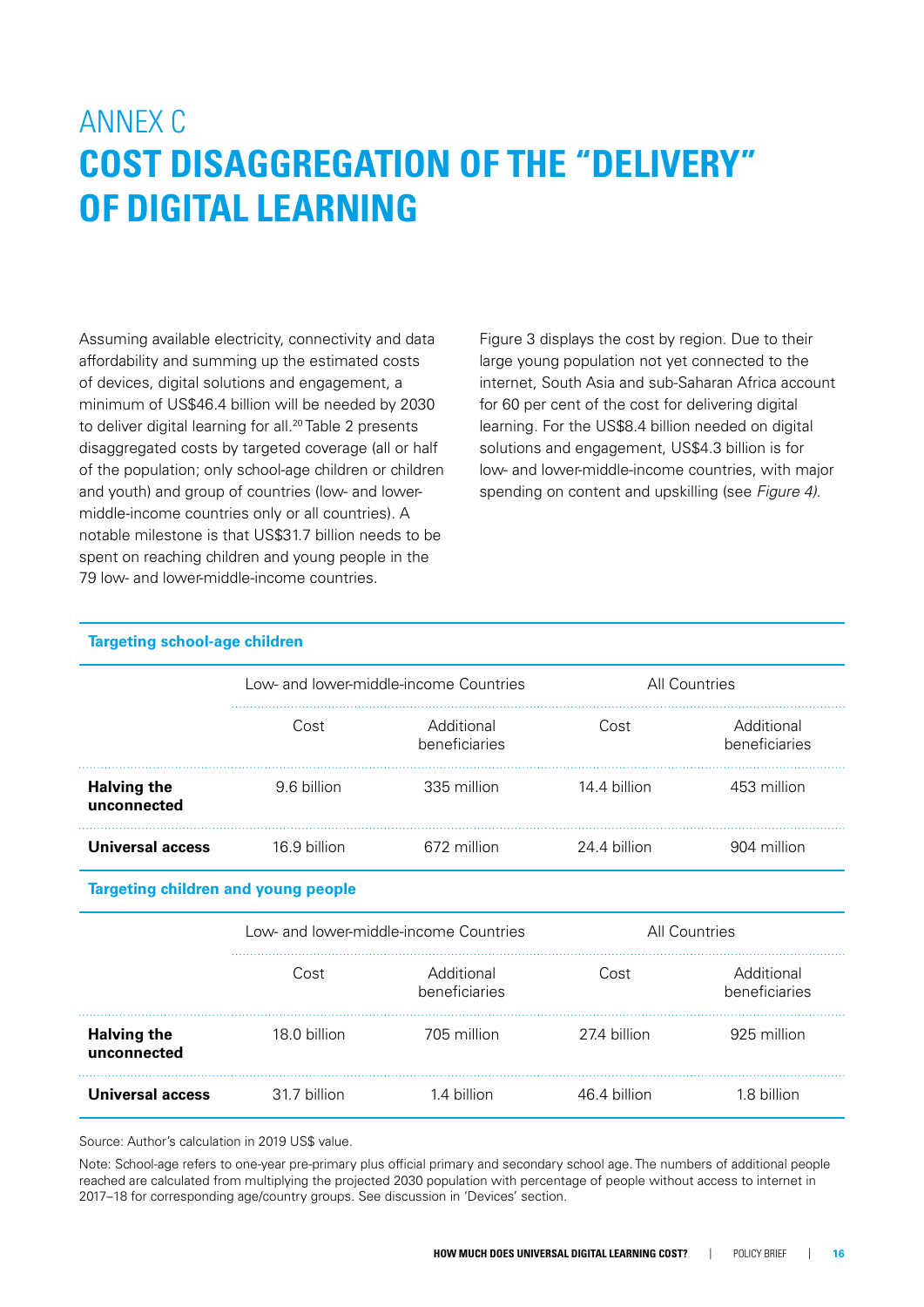**Figure 3.** Extra cost to 'deliver' digital learning, 2021–2030 by region (US\$ billion)



**Figure 4.** Extra cost of 'digital solutions' with 'engagement', 2021–2030 by item and group of countries (US\$ billion)



Source: Author's calculation in 2019 US\$ value.

Source: Author's calculation in 2019 US\$ value.

Note: The disaggregation follows the definition of regions adopted by the UNICEF Division of Data, Analytics, Planning & Monitoring.